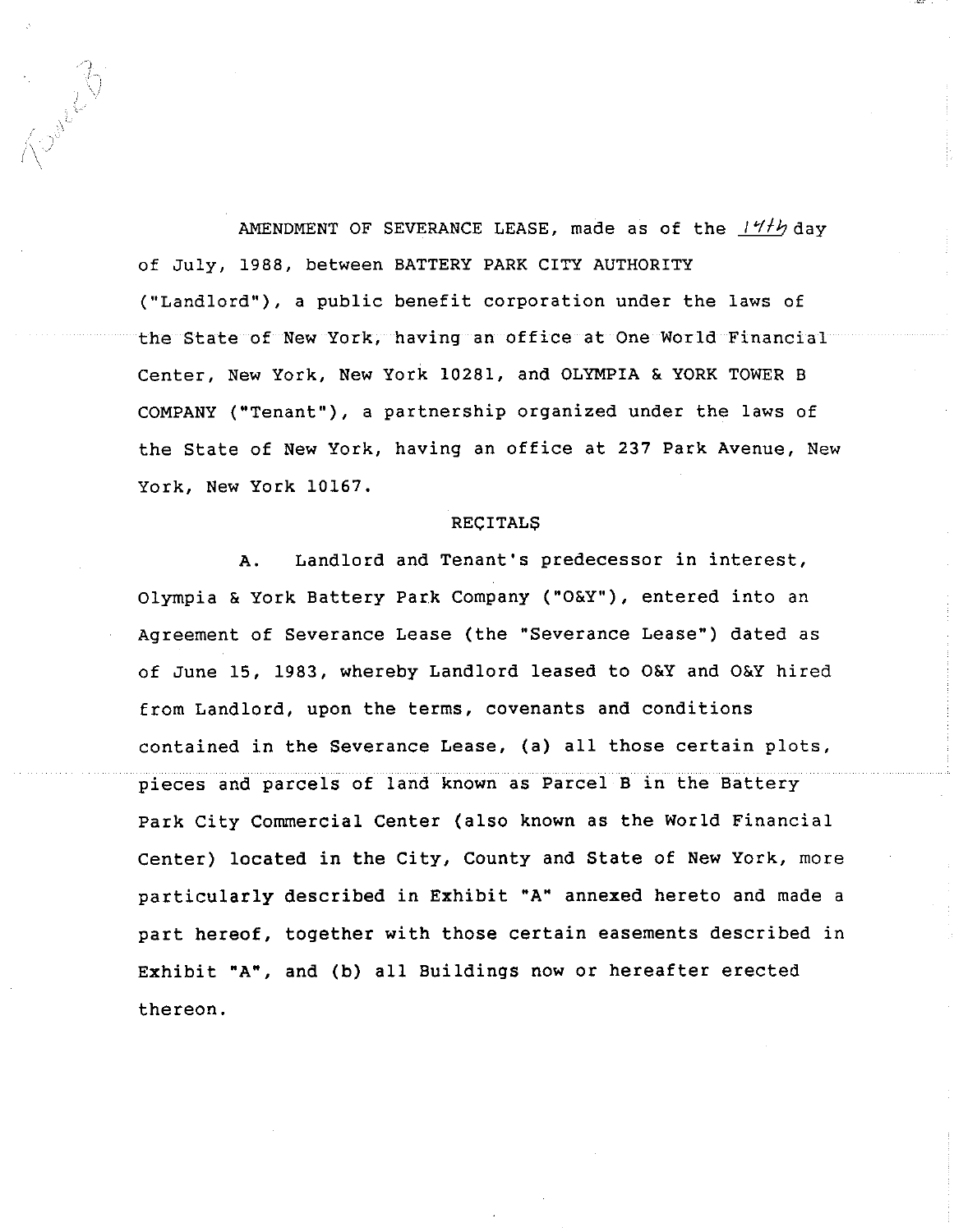B. O&Y assigned its interest as tenant in, to and under the Severance Lease to Tenant by that certain Assignment and Assumption of Severance Lease dated as of October 7, 1983 between O&Y as assignor and Tenant as assignee.

C. The Severance Lease was amended by (a) an Agreement, made as of August 24, 1984, among Landlord, Tenant and Merrill Lynch & Co., Inc. (the "Triparty Agreement"), (b) an Amendment of Severance Lease, dated as of December 5, 1984, between Landlord and Tenant, (c) an Agreement, dated July 12, 1985, among Landlord, Tenant and Bankers Trust Company, as Collateral Agent (the "July 12, 1985 Agreememt"), (d) an Amendment of Severance Lease, dated as of August 15, 1985, between Landlord and Tenant, (e) an Agreement, dated as of January 30, 1987, between Landlord, Tenant and Bankers Trust Company, as Collateral Agent, (f) an Agreement, dated as of September 23, 1987, between Landlord, Tenant, Bankers Trust Company, as Collateral Agent, Merrill Lynch & Co., Inc. and Merrill Lynch/WFC/L, Inc. (the "September 1987 Agreement"), (g) an Agreement dated December, 1987 between Landlord and Tenant and (h) an Agreement dated June 30, 1988 between Landlord and Tenant (the Severance Lease as amended by such Agreements and such Amendments being referred to hereinafter as the "Lease").

D. Landlord and Tenant now desire to amend the Lease in the respects and upon the terms and conditions set forth in this Agreement.

**- 2 -**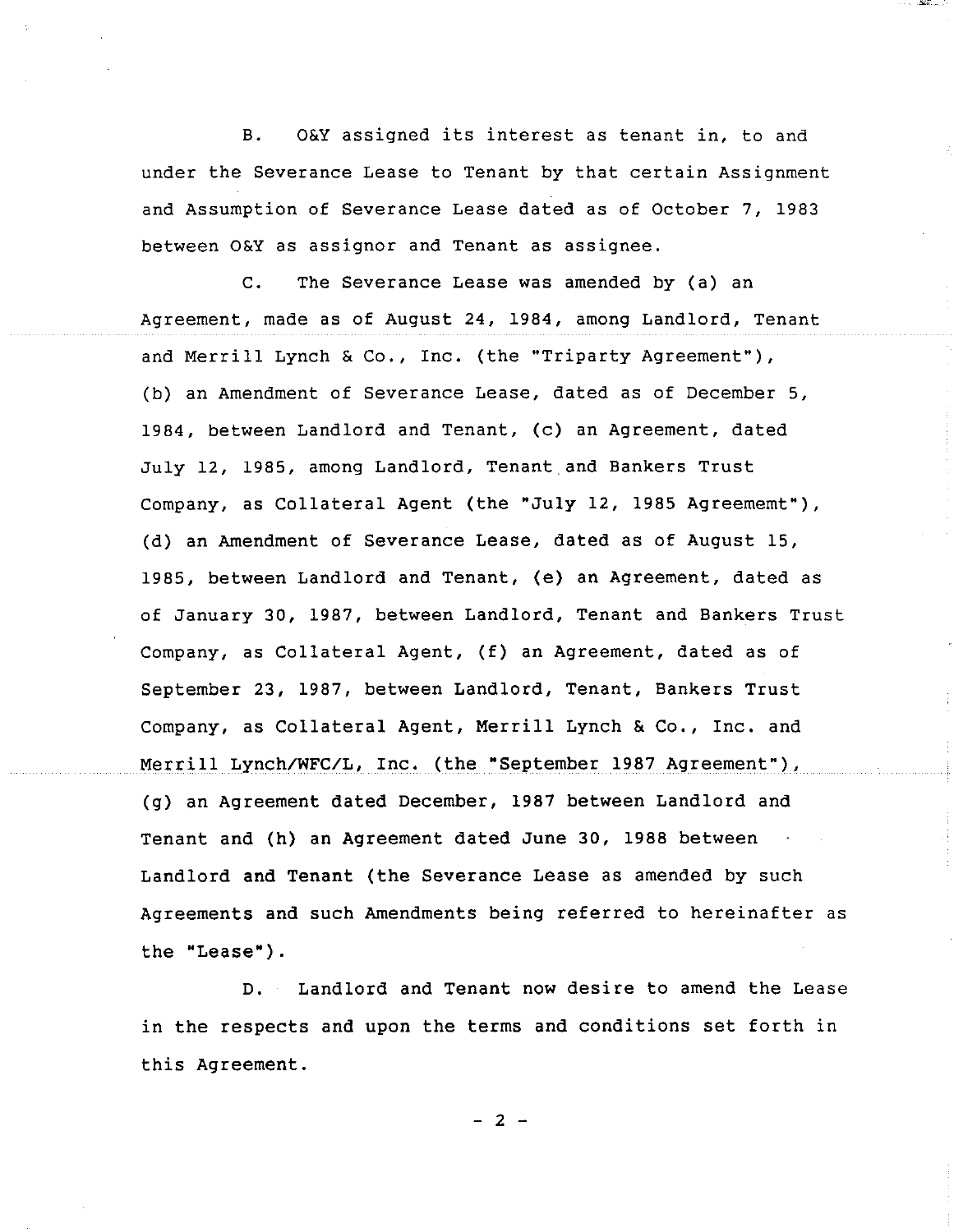ACCORDINGLY, it is hereby mutually covenanted and agreed by and between the parties hereto as follows:

i. Section 1.14 of the Lease is amended by adding on the tenth line thereof after the words "substitutions therefor," the following language, "and all fixtures, personal property and materials to be incorporated therein at any time during the Term (from and after the purchase of the same)" and by adding at the end thereof after the words "Port Authority Easement Agreement," the language "and (iii) fixtures and personal property owned by occupants of the Premises who are not also Tenant or an Affiliate of Tenant, or contractors engaged in maintaining the same."

2. The definition of "Certificate of Occupancy" contained in Section 1.21 of the Lease is amended by replacing the words "Section 18.04 of the New York City Charter" therein with the words "Section 645 of the New York City Charter."

3. Section 1.42 of the Lease is amended by adding on the third line after the words "operation of the Premises" the following language, "at any time during the Term (from and after the purchase of the same)."

4. Section 1.49 of the Lease is amended and restated in its entirety as follows:

> 1.49 "Fiscal Year" shall mean each twelve (12) month period commencing August 1 and ending July 31, any portion of which occurs during the Term, or such other (12) month period from time to time selected by

> > $-3 -$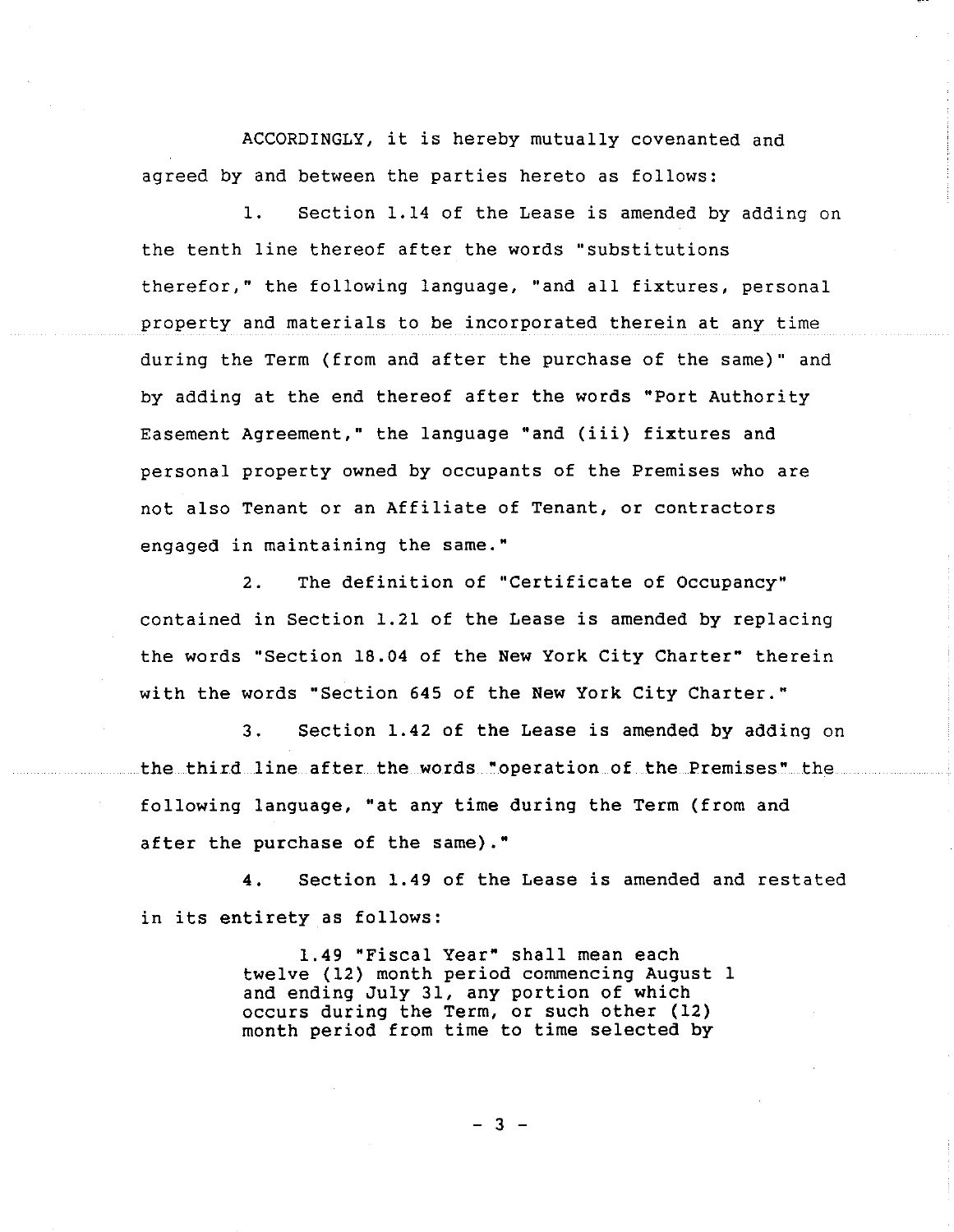Tenant as its fiscal year. Tenant agrees to notify Landlord of any change of fiscal year within a reasonable period of time thereafter. The provisions of Sections 3.04(g), 3.05(f) and any other Sections of the Lease relating to a change in fiscal year in connection with an assignment of Tenant's interest in the Lease to an assignee whose books are maintained on a different fiscal year from that of Tenant shall be applicable as well to a change in fisca! year of Tenant even though there is no such assignment, and for purposes of such Sections, Tenant shall be treated as if it were both assignor and assignee and the last day of the fiscal year prior to the change shall be deemed the 'effective date of the assignment'."

5. Section 1.58 of the Lease is amended in its entirety to read as follows:

> 1.58 "Institutional Lender" shall mean any one or more of the following whether acting for their own account, or, in a fiduciary or representative capacity (including, without limitation, as trustee or agent under a mortgage, indenture, loan agreement or other loan document) for one or more Persons which need not be Institutional Lenders: (i) a savings bank, savings and loan association, a commercial bank or trust company, an insurance company, real estate investment trust, a religious, education or eleemosynary institution, a union, federal, state, municipal, or other governmental or secular employee's welfare, benefit, pension or retirement fund, an investment banking, merchant banking or brokerage firm, a Person engaged in the business of financing leases or any Person (not an individual) regularly engaged in any aspect of the financial services business and, in each case, having a combined capital and surplus or net worth of \$250 million, (ii) any department, agency or Affiliate of any of the foregoing; provided, however, (x) none of the foregoing shall be deemed an Institutional Lender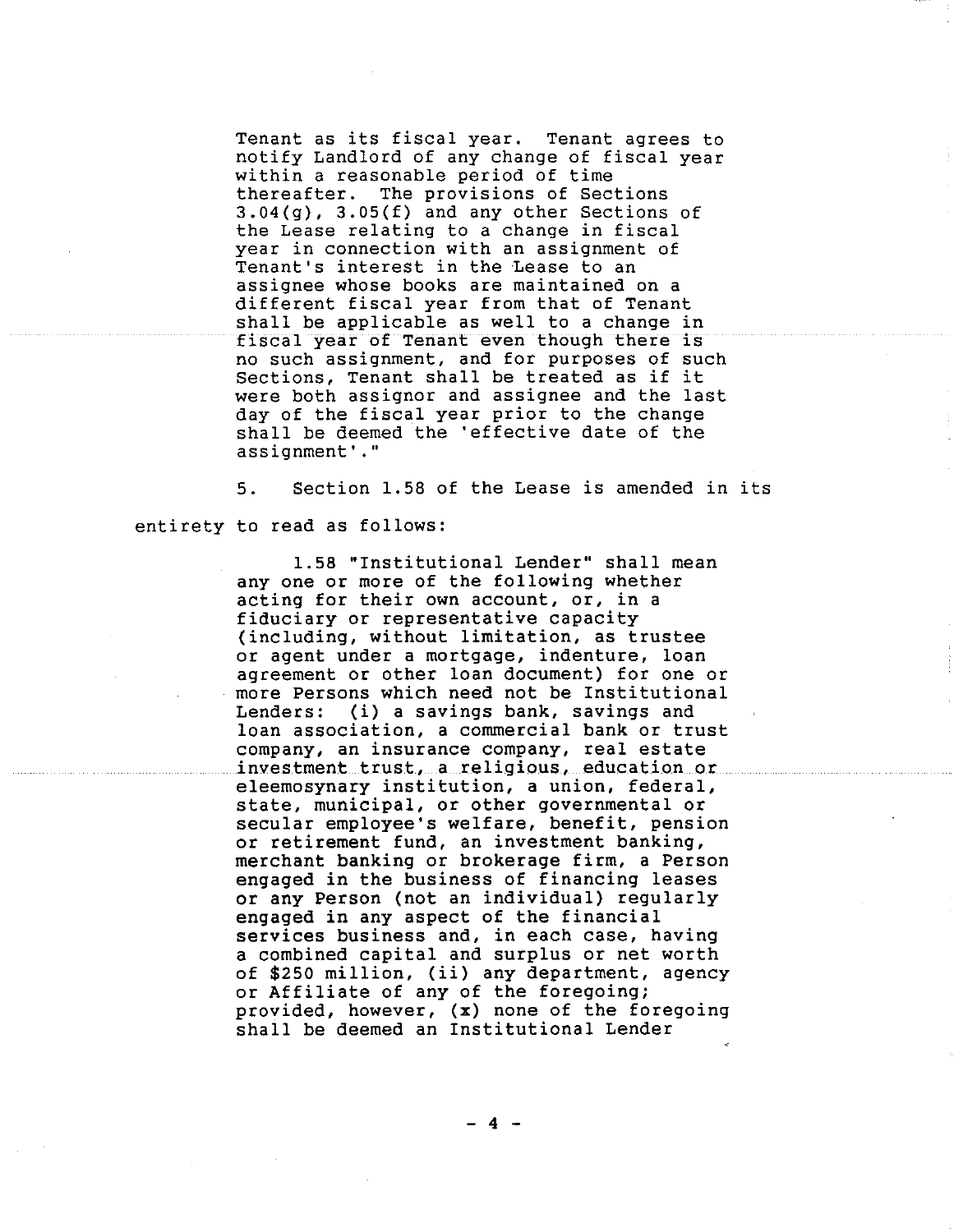unless it is subject to, or submits itself, to the jurisdiction of the courts of the State of New York in any actions arising out of this Lease, and (y) a Person described in this clause (ii) shall not be deemed an "Institutional Lender" for purposes of the definition of the term "Depository" unless it shall agree to hold any security deposited with it as Depository in a segregated account at any one of the entities described in clause (i) above with an office in the City of New York, or (iii) any other Person approved by Landlord which approval shall not be unreasonably withheld or delayed if such Person's combined capital and surplus or net worth is at least \$250 million.

6. As used in the Lease, as amended hereby, (a) "Collateral Assignment" shall mean an assignment of a mortgage or other collateral loan documents which is given by the holder thereof as security for a loan to, or for other obligations of, such holder provided that such assignment provides in substance that so long as such assignment is in effect the assignee thereunder shall have the right to exercise the rights and remedies of the holder of such mortgage or collateral loan documents; and (b) "Collateral Assignee" shall mean the assignee under a Collateral Assignment.

7. Section 1.72 of the Lease is amended by adding on the last line thereof after the word "Tenant" the following:

> or (iii) any Person, provided that promptly after such mortgage is made, it is assigned either absolutely or pursuant to a Collateral Assignment to an Institutional Lender and thereafter either (x) the

> > $-5 -$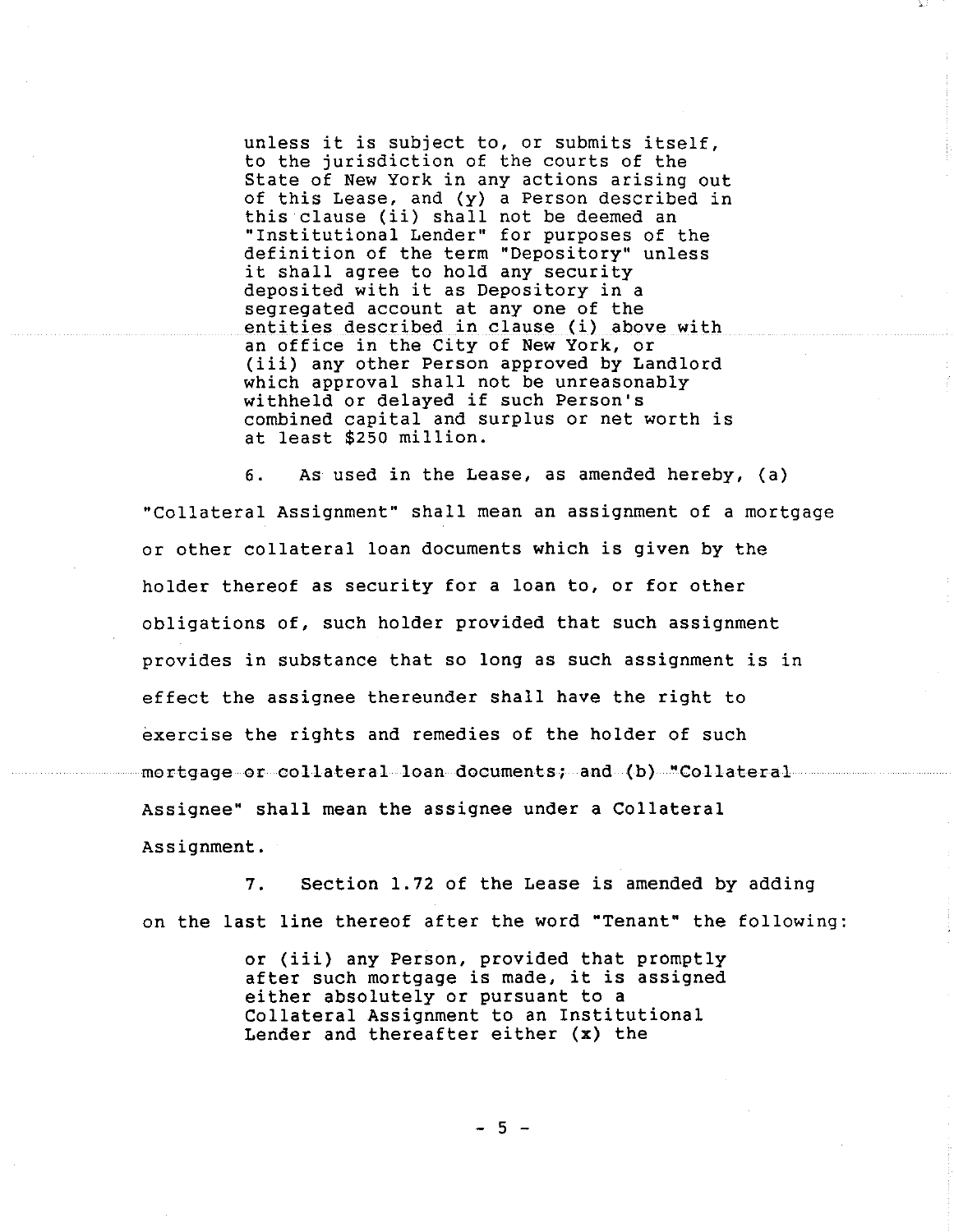assignee is such Institutional Lender (whether or not it continues to qualify as an Institutional Lender) or its assignee or (y) if the Collateral Assignment is terminated, such mortgage is held by such Person or its assignee (whether absolutely or pursuant to a subsequent Collateral Assignment).

8. Section 1.73 of the Lease is amended and restated in its entirety as follows:

> 1.73 "Mortgagee" shall mean the holder of a Mortgage; provided, however, that if, and for so long as, the interest of the holder of such Mortgage in the Mortgage shall be assigned pursuant to a Collateral Assignment, then the Collateral Assignee shall be deemed a "Mortgagee" (in lieu of such holder) and entitled to all of the rights and benefits of a Mortgagee hereunder. If the Collateral Assignee of a Mortgage is an Institutional Lender, then such Institutional Lender shall also be entitled to all of the rights and benefits of a Mortgagee which is an Institutional Lender.

9. Section 1.105 of the Lease is amended by deleting the words "intended to be" on the sixth and seventh lines thereof and by adding on the last line thereof after the parenthetical "(New York County)", the words "on June 20, 1983 in Reel 696, Page 597, as the same may be amended from time to time."

10. Section 1.142 of the Lease is amended by amending and restating clause "(xii)" thereof in its entirety as follows:

> (xii) a delay in the issuance of a permanent (but not a temporary) Certificate of Occupancy for the Buildings resulting from

> > **- 6 -**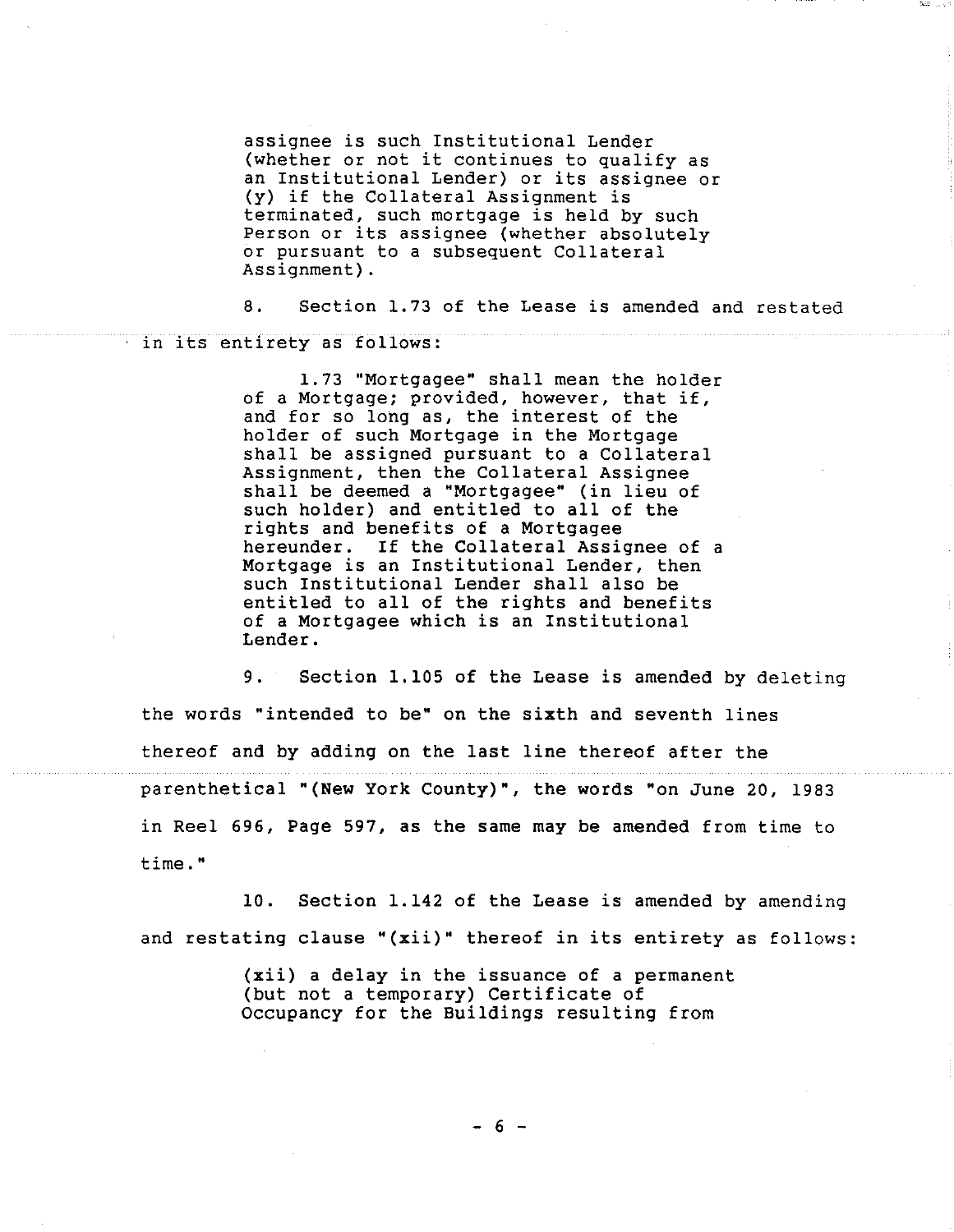(A) the construction of the initial tenant improvements or any Capital Improvement, or (B) the failure of the Department of Buildings of the City of New York or successor body of similar function to issue such permanent Certificate of Occupancy, provided that, in either case, a registered architect reasonably satisfactory to Landlord either certifies or delivers its opinion in writing to Landlord that Tenant has substantially completed all work in accordance with the Final Plans necessary to obtain such permanent Certificate of Occupancy other than any work required in connection with any initial tenant improvement work or any Capital Improvement. Any such certificate or opinion may state that it is limited to the knowledge and belief of the person executing the same and is based upon periodic site inspections, and may contain such other limitations and exclusions as are then customary for opinions or certificates of like nature.

ii. (a) Section 7.01(a) of the Lease is amended by adding at the beginning thereof before the words "Upon Substantial Completion" the words "Subject to the provisions of Section 7.01(c) hereof," and paragraph (ii) thereof is amended by changing all references to "general comprehensive public liability insurance" in such paragraph to "comprehensive general liability insurance."

(b) Notwithstanding anything to the contrary contained in Section 7.01(a)(ii) of the Lease, Landlord may only require Tenant to increase the amount of comprehensive general liability insurance which Tenant is then required to provide and keep (or cause to be provided and kept) pursuant to

**- 7 -**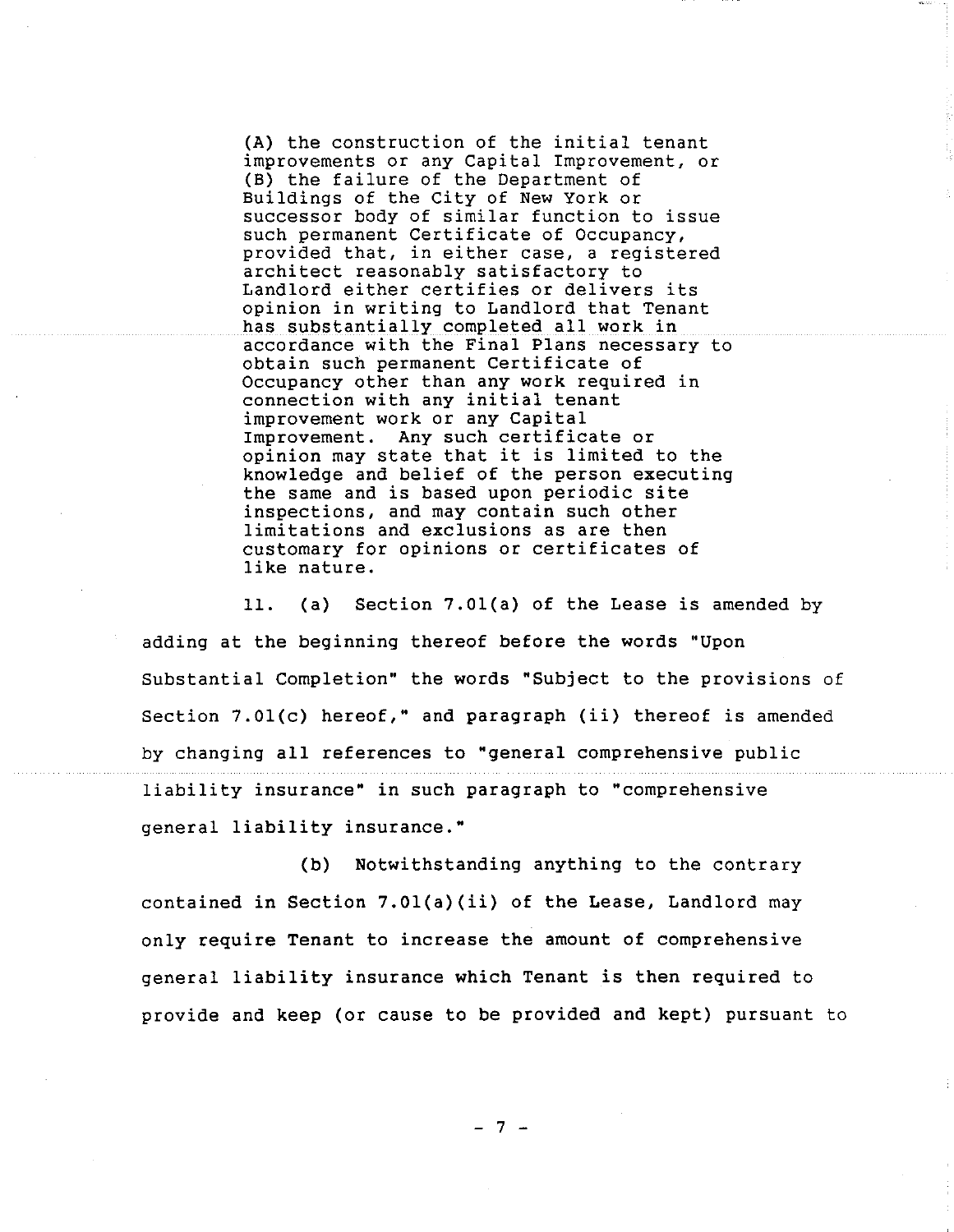Section 7.02(a)(ii) of the Lease, as amended hereby, on an Adjustment Date (as hereinafter defined) and only by delivering to Tenant written notice requesting such increase at least sixty (60) days prior to such Adjustment Date. As used herein, the term "Adjustment Date" shall mean (i) each anniversary of the commencement date of any existing comprehensive general liability insurance policy which occurs during the term of such policy and (ii) the expiration date of any such policy.

12. Section 7.01(b) of the Lease is hereby amended by deleting the words "(vi) and (vii)" on the ninth line thereof and substituting for the same the words "and (vi) and any property insurance required to be maintained pursuant to Section 7.01(a)(vii)." Any liability insurance provided or caused to be provided by Tenant as required by Section 7.01(a) or Section ll.04(a) may, at Tenant's option, also name any Mortgagee as an additional insured.

13. Section 7.01(c) is amended by substituting the following for the last three sentences thereof:

> If Landlord is unable to arrange for Tenant to obtain the insurance required hereunder, Tenant shall, subject to the remaining provisions of this Section 7.01(c), obtain or cause to be obtained the maximum insurance obtainable, and the failure of Tenant to carry the insurance which is unobtainable shall not be a Default hereunder for as long as such insurance remains unobtainable, or in the case of comprehensive general liability insurance until the next Adjustment Date, if later. For purposes of this Section 7.01(c), any amount or type of insurance required under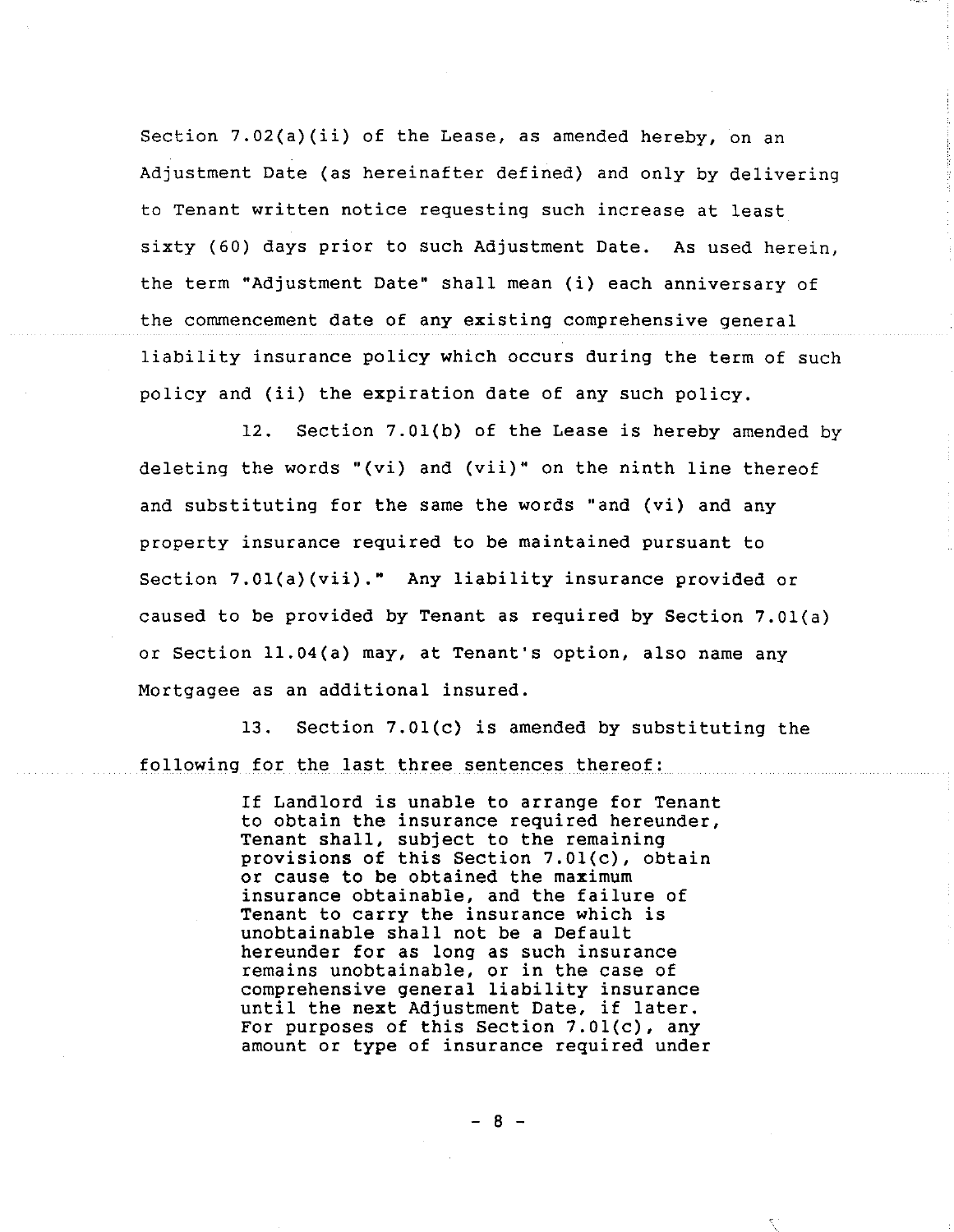this Lease shall be deemed unobtainable (even if arranged for by Landlord) if the same is not commercially obtainable. If Tenant shall in good faith be disputing with Landlord whether the type or amount of insurance required hereunder is obtainable, then such dispute shall be determined by arbitration pursuant to Article 36 hereof. While such dispute is being submitted to and determined by arbitration in accordance with the provisions of this Article 7 and Article 36 of this Lease and for a period of thirty (30) days after a final decision under such arbitration, notwithstanding that such decision may be adverse to Tenant, Tenant shall not be in Default hereunder for the failure to obtain such insurance or a higher amount of insurance, provided Tenant shall obtain or cause to be obtained the type and/or maximum amount (as applicable) of such insurance which Tenant in good faith believes obtainable.

14. Section 7.02(c) of the Lease is amended and restated in its entirety as follows:

> (c) All insurance required by any provision of this Lease shall be in such form as is reasonably acceptable to Landlord and shall be issued by any insurance company licensed and authorized to do business in the State of New York and having a Bests Insurance Reports (or any successor publication of comparable standing) rating of A VIII (or the then equivalent of such rating) or better or by any other insurance company consented to by Landlord, such consent not to be unreasonably delayed nor withheld if such an insurance company would be reasonably acceptable as the issuer of such insurance to a prudent owner of a major first-class office building in Manhattan. All policies referred to in this Lease shall be procured, or caused to be procured, by Tenant, at no expense to Landlord and for periods of not less than one (I) year (or for a lesser term upon the consent of Landlord, which consent shall not be

> > $-9 -$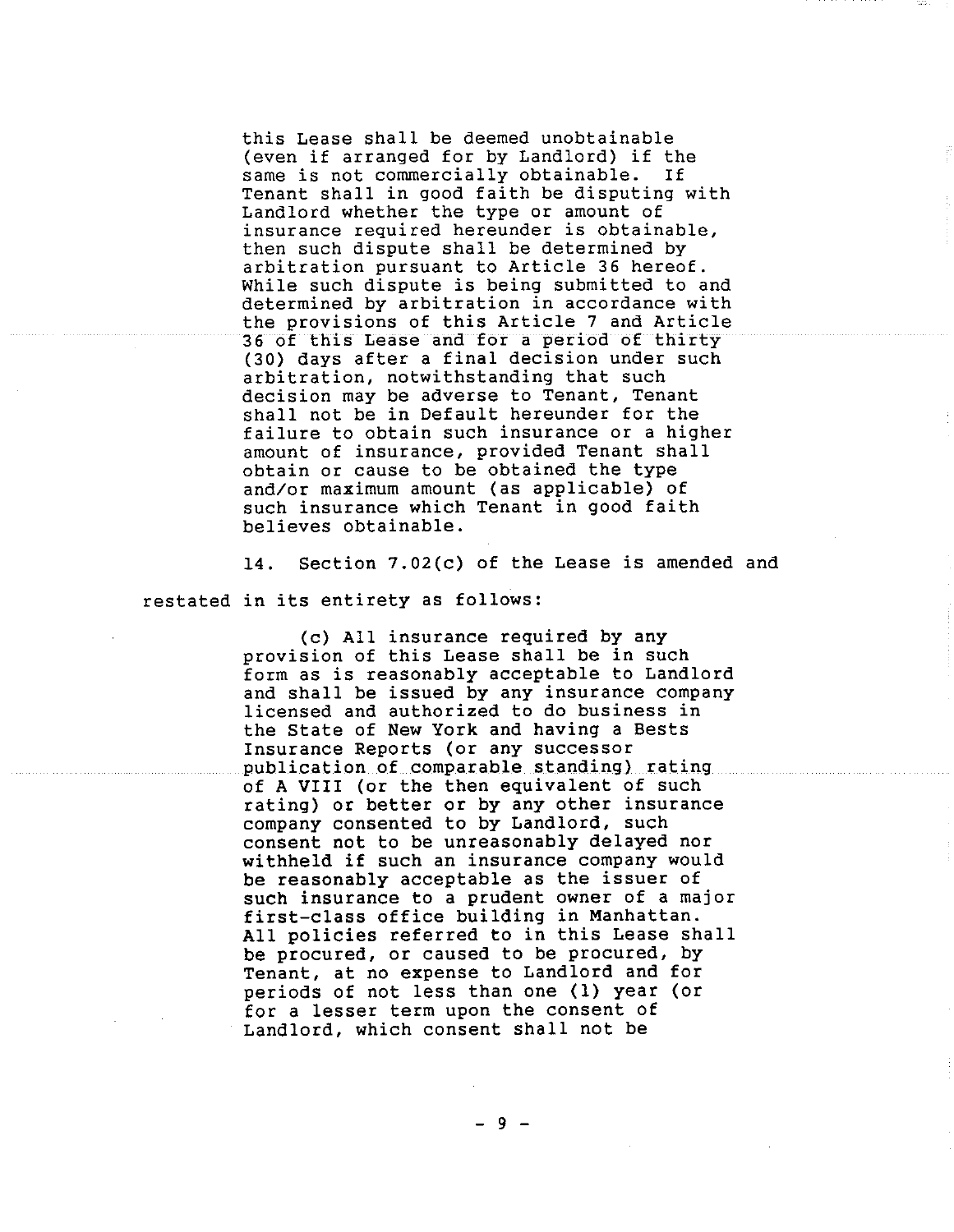unreasonably withheld or delayed). A photocopy of each such policy, certified by the insurer to be a true copy thereof, shall be delivered to Landlord within a reasonable period of time after the commencement of the term of each such policy, except that if any insurance carried by Tenant is effected by one or more blanket policies, then with respect to such insurance, certified abstracted policies relating to the Premises shall be so delivered to Landlord. A certificate or other evidence reasonably satisfactory to Landlord of the existence of any new or renewal policy that replaces any policy expiring during the Term shall be delivered to Landlord at least ten (10) days (or, with respect to insurance required under Section 7.01(a)(ii) and any liability insurance required to be maintained pursuant to Section 7.01(a)(vii), six Business Days) prior to the date of expiration, together with proof reasonably satisfactory to Landlord that all premiums due have been paid for at least the first year of the term of such policies. Premiums on policies shall not be financed in any manner whereby the lender, on default or otherwise, shall have the right or privilege of surrendering or cancelling or requesting the surrender or cancellation of the policies, on less than ten (I0) days' notice to Landlord. Tenant shall cause the lender to give Landlord a copy of each default notice given by the lender to Tenant and/or to the insurer.

15. Section 10.01(c) of the Lease is amended by (1) substituting in clause (iii) thereof for the words "Persons having interests in," the words "shareholders who own greater than ten percent (10%) of the stock of" and (2) substituting in clause (iv) thereof for the words "having interests in," the words "who are general partners of, or limited partners who have a greater than ten percent (10%) interest in, the income

 $-10 -$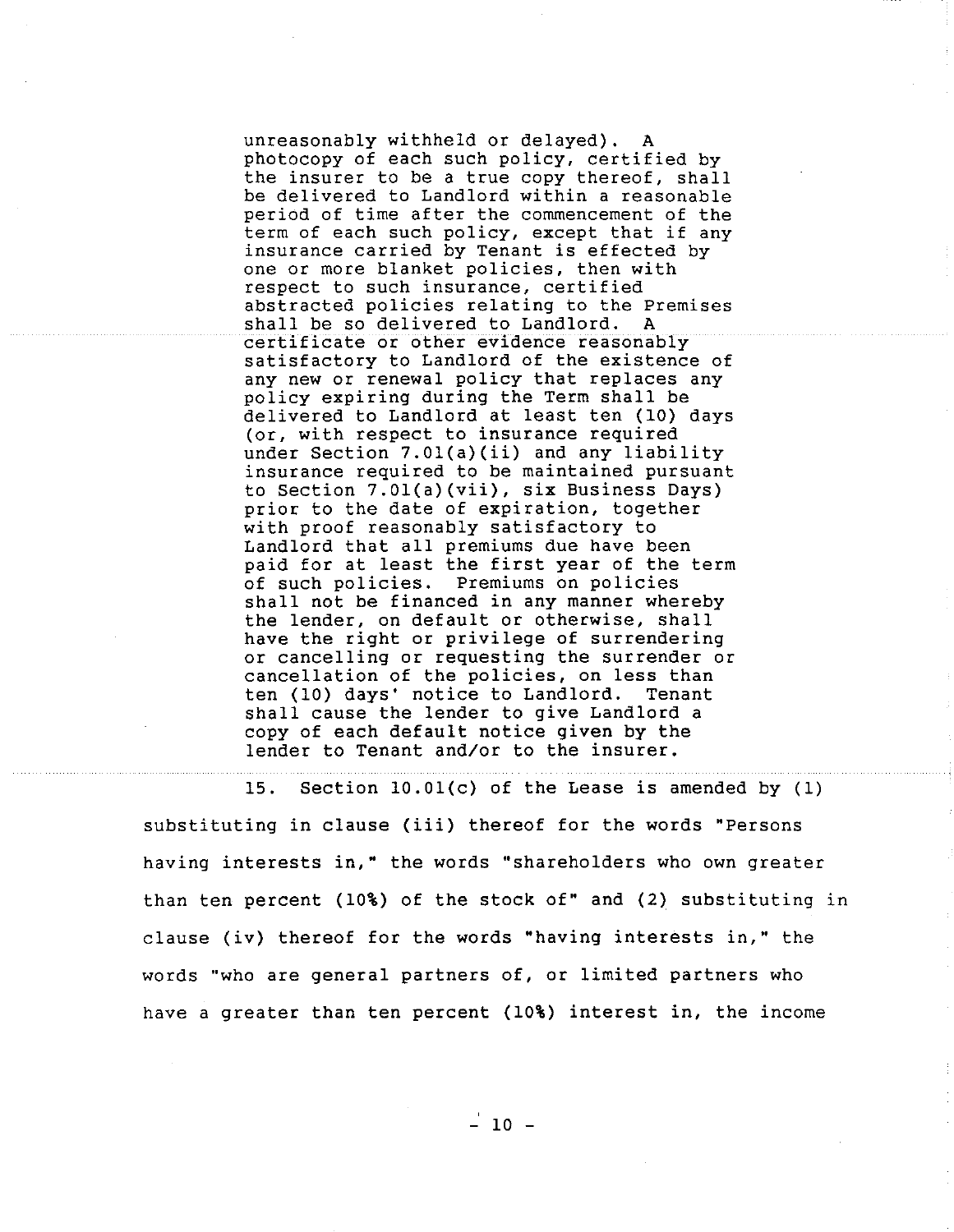and profits of." Landlord acknowledges that for purposes of Section 10.01(c), the form of the Assignment and Assumption of Severance Lease from Olympia & York Battery Park Company to Olympia & York Tower B Company dated 10/7/83 and recorded in Reel 724, Page 1258 (not including the last two substantive paragraphs thereof) is a satisfactory form of assignment and assumption agreement.

16. Section I0.01 of the Lease is amended by adding at the end thereof the following paragraph (e):

> (e) Notwithstanding any other provision of this Lease to the contrary, this Lease may be assigned to any purchaser at a foreclosure sale or to a Mortgagee (or its nominee or designee) by an assignment in lieu thereof without the consent of Landlord and the provisions of Section 10.01(b) and (c) shall be inapplicable to such an assignment. Notwithstanding the foregoing, no such assignment shall be effective unless the provisions required by Section 10.12(b)(1) to be contained in such Mortgage shall have been complied with. Promptly after any such assignment, the assignee shall deliver to Landlord the affidavit described in clause (iii) or clause (iv) of Section 10.01(c) unless the assignee is a corporation whose shares are registered on any trading exchange.

17. Section 10.06 of the Lease is amended by adding at the beginning thereof, the words "Subject to the rights of Mortgagee".

18. Section 10.13(a) is amended by:

(i) adding on page 113 on the eighth line after the word "commenced," the following:

**ii -**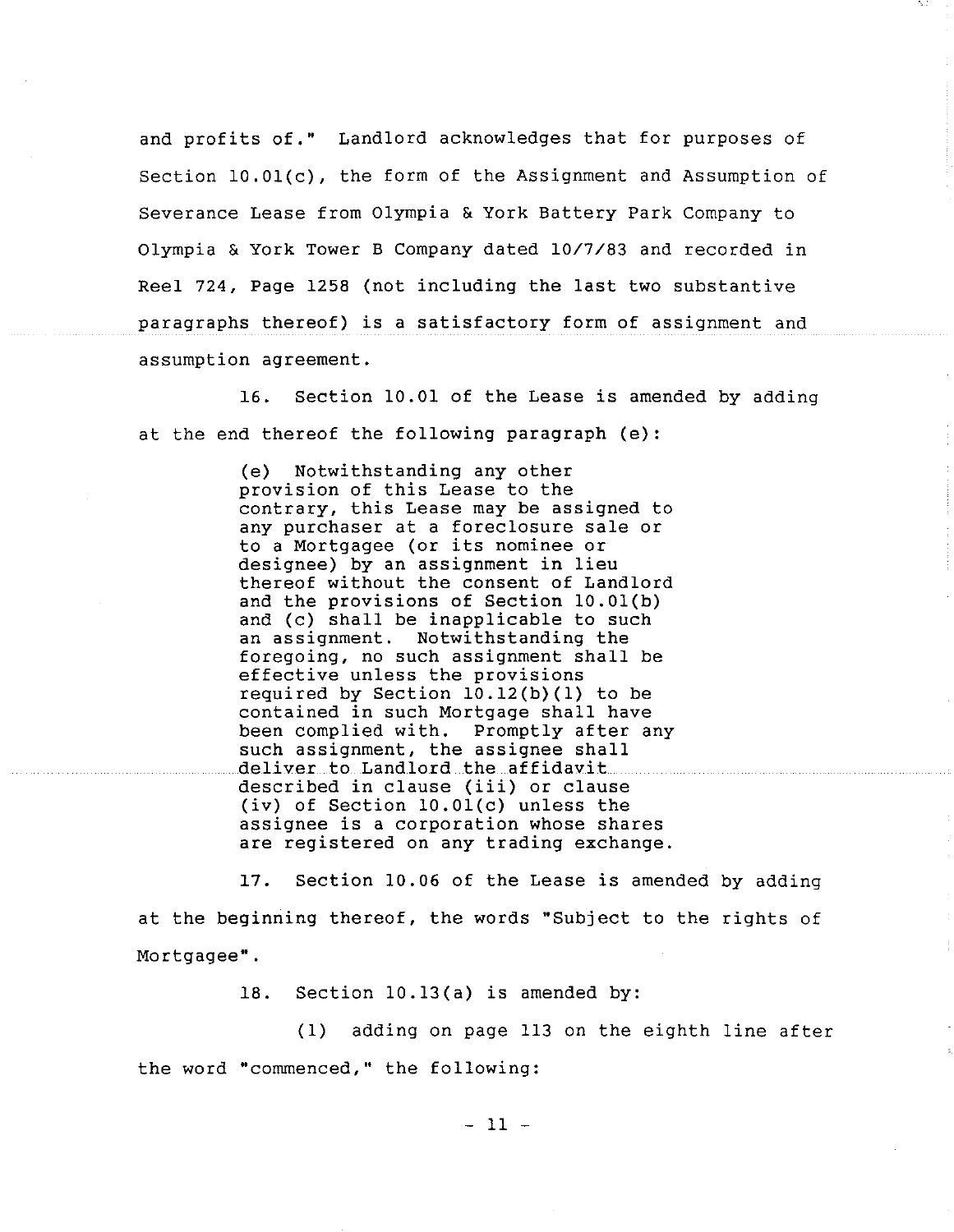and (iii) shall have a right of written notice of Default and a period of fifteen (15) days after notice thereof to cure or cause to be cured any Default described in Section 24.01(e),  $(f)$ ,  $(g)$ ,  $(h)$  or  $(i)$  or a Default described in Section 24.01(k) which occurs by reason of a levy under execution or attachment being made against Tenant, and, subject to paragraph (b) below and the provisions of this Lease that limit the terms under which such Defaults can become Events of Default, no such Default shall lead to an Event of Default until the cure period has expired without a cure having been made.

(2) deleting the word "and" before "(ii)" at line 4, p. 113.

19. Section 10.13(b) is amended by:

(i) inserting on the twelfth line of page 114 after the parenthetical "(subject to Unavoidable Delays)" the following:

> "or (iii) if the Mortgagee is a Collateral Assignee and the foreclosure of its Collateral Assignment is required in order to act under (i) or (ii) above, such Mortgagee shall have notified Landlord of its intention to institute proceedings to foreclose such Collateral Assignment and within fourteen (14) days of the giving of such notice commences such foreclosure proceedings, and thereafter (i) prosecutes such proceedings with reasonable diligence and continuity (subject to Unavoidable Delays) or (2) receives a direct and absolute assignment from the assignor under the Collateral Assignment of its interest in the Mortgage, in lieu of foreclosure, and upon the completion of such foreclosure or the obtaining of such assignment commences promptly to act under (i) or (ii) above; or (iv) shall have proceeded pursuant to clause (ii) or (iii) above and during the period Mortgagee is proceeding pursuant to clause (ii) or (iii) above, such Default is cured;"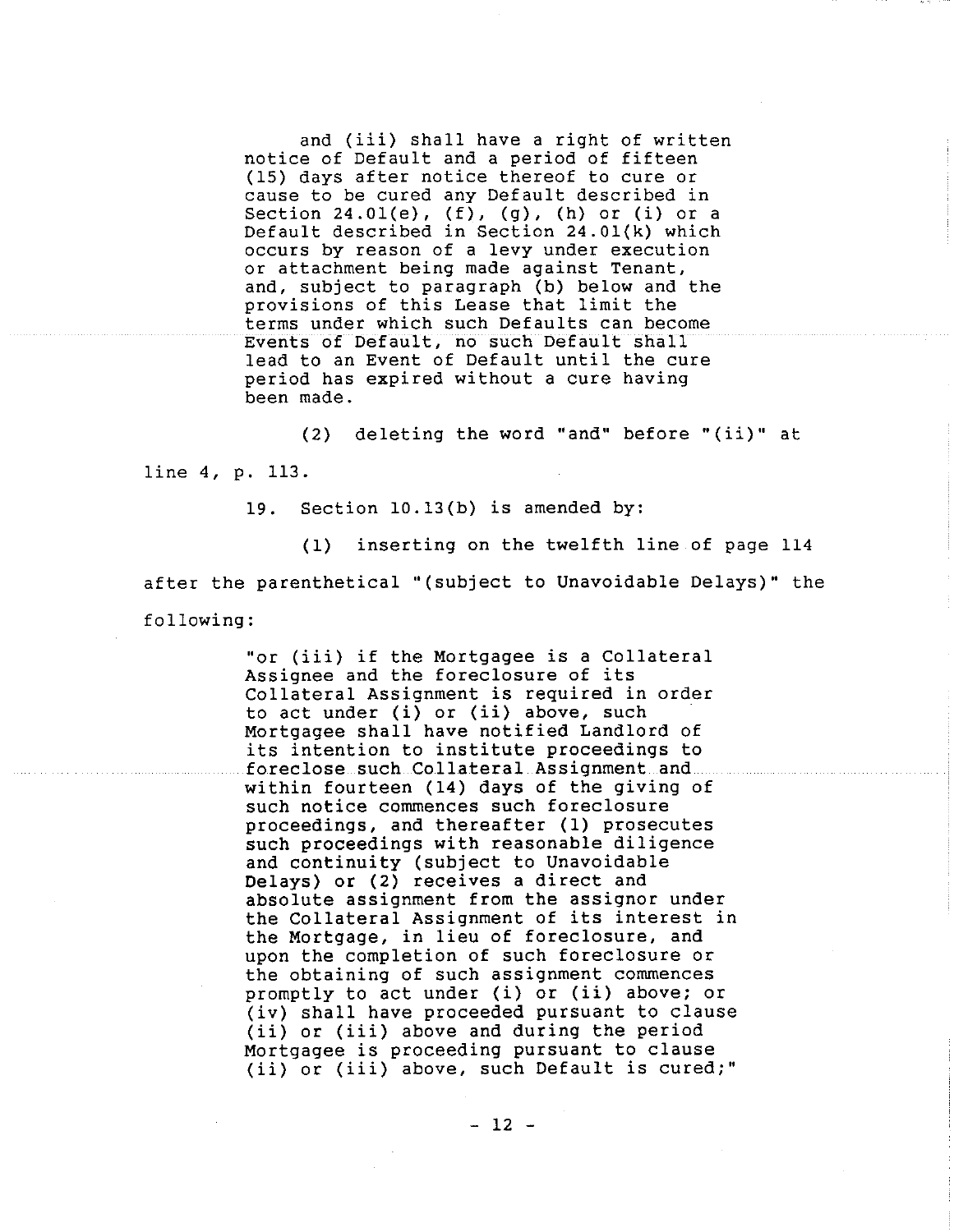(2) "(ii)" the words "or (iii)"; inserting on line 14 of page I14 after

**(3)** inserting on page 115 on the fourth line thereof after the words: "and, thereupon," the words "unless such Default has been cured or the time period to cure of Tenant under Article 24 has not expired"; and

(4) inserting on page 115 on the fifth line thereof after the words "unrestricted right" the words, "subject to and in accordance with all of the terms and provisions of this Lease."

20. For all purposes of the Lease, as amended hereby, the terms "foreclosure proceedings" shall include in addition to proceedings to foreclose a Mortgage, where applicable, any foreclosure or similar proceedings commenced by the Collateral Assignee with respect to its Collateral Assignment.

21. Anything in Section 10.13(b) or elsewhere in the Lease to the contrary notwithstanding, any Default of Tenant occurring pursuant to Section 24.01(e), (f), (g), (h), (i) or (j) of the Lease, as amended hereby, or occurring pursuant to Section 24.01(k) of the Lease by reason of a levy under execution or attachment being made against Tenant, or any other Default by the Tenant under any provision of the Lease, as amended hereby, which is not susceptible of being cured by the Mortgagee prior to or following (i) completion of foreclosure proceedings by the Mortgagee in accordance with the provisions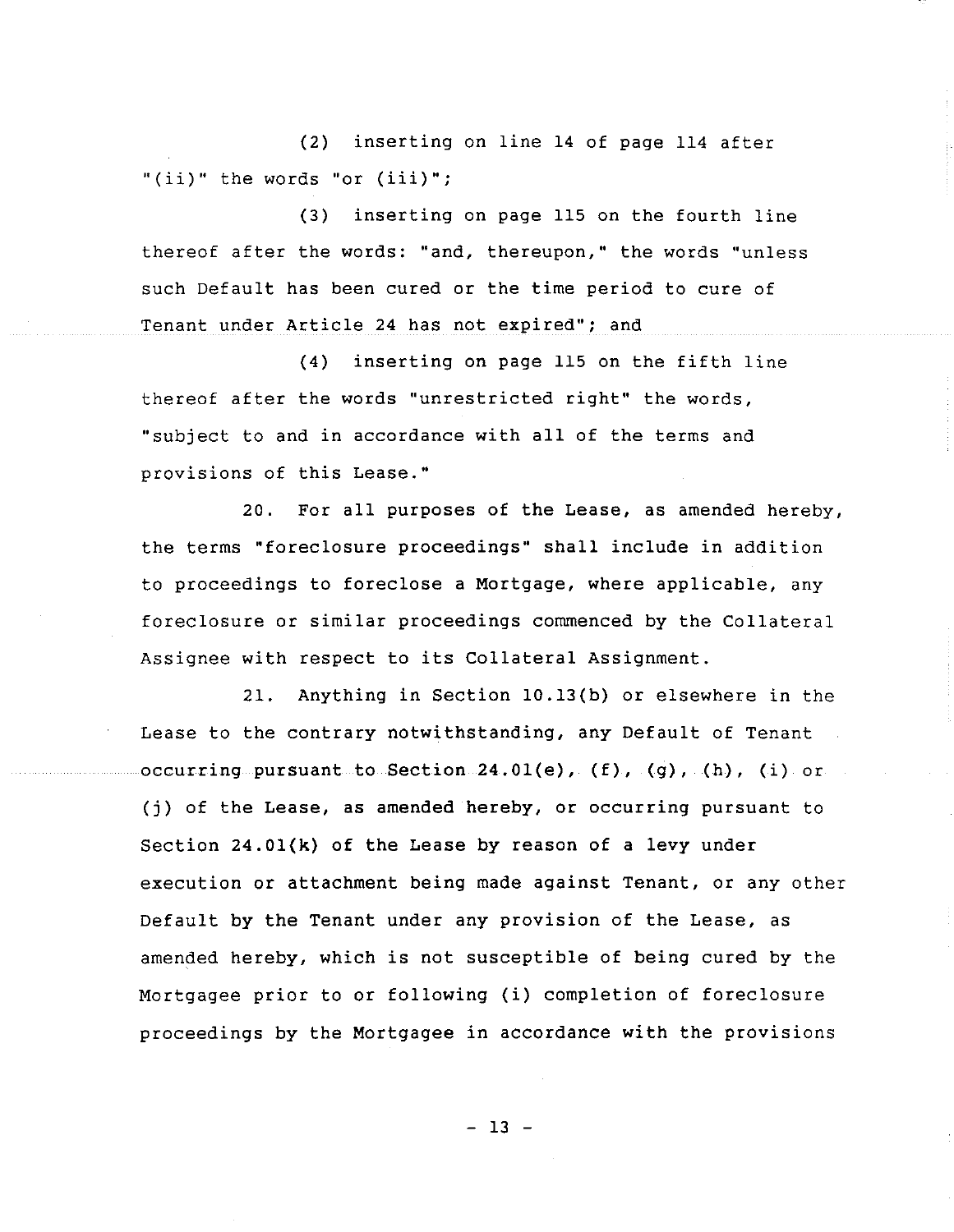of Section i0.13 of the Lease, as amended hereby, or (ii) the Mortgagee, or its nominee or designee, acquiring title to Tenant's interest in the Lease by an assignment in lieu of foreclosure, shall be (x) treated in accordance with Section 10.13(b) of the Lease (y) treated as if it were a Default for which "possession of the Premises is required in order to cure" for purposes of Section  $10.13(b)(ii)$  of the Lease, and  $(z)$ automatically waived by the Landlord upon the occurrence of the events described in (i) or (ii) above. Anything in Section 10.13(b) of the Lease to the contrary notwithstanding, Mortgagee shall have no obligation to cure any such Default described above nor shall Mortgagee be required to agree in writing to cure such Default in order to proceed under Section 10.13(b)(ii) or (iii) of the Lease.

22. Section 10.13(e) of the Lease is deleted in its entirety. Landlord confirms that there are no Defaults under the Lease, as amended hereby, which a Mortgagee is prohibited from curing and all references in the Lease thereto are hereby deleted.

23. Section 10.14(a) of the Lease is **amended by** adding the phrase "or its nominee or designee" **following the word "Mortgagee" on lines 15 and 24 of Page 117 and line 4 of Page 118.**

**24. The second sentence of** Section i0.14(c) is **amended in its entirety as follows:**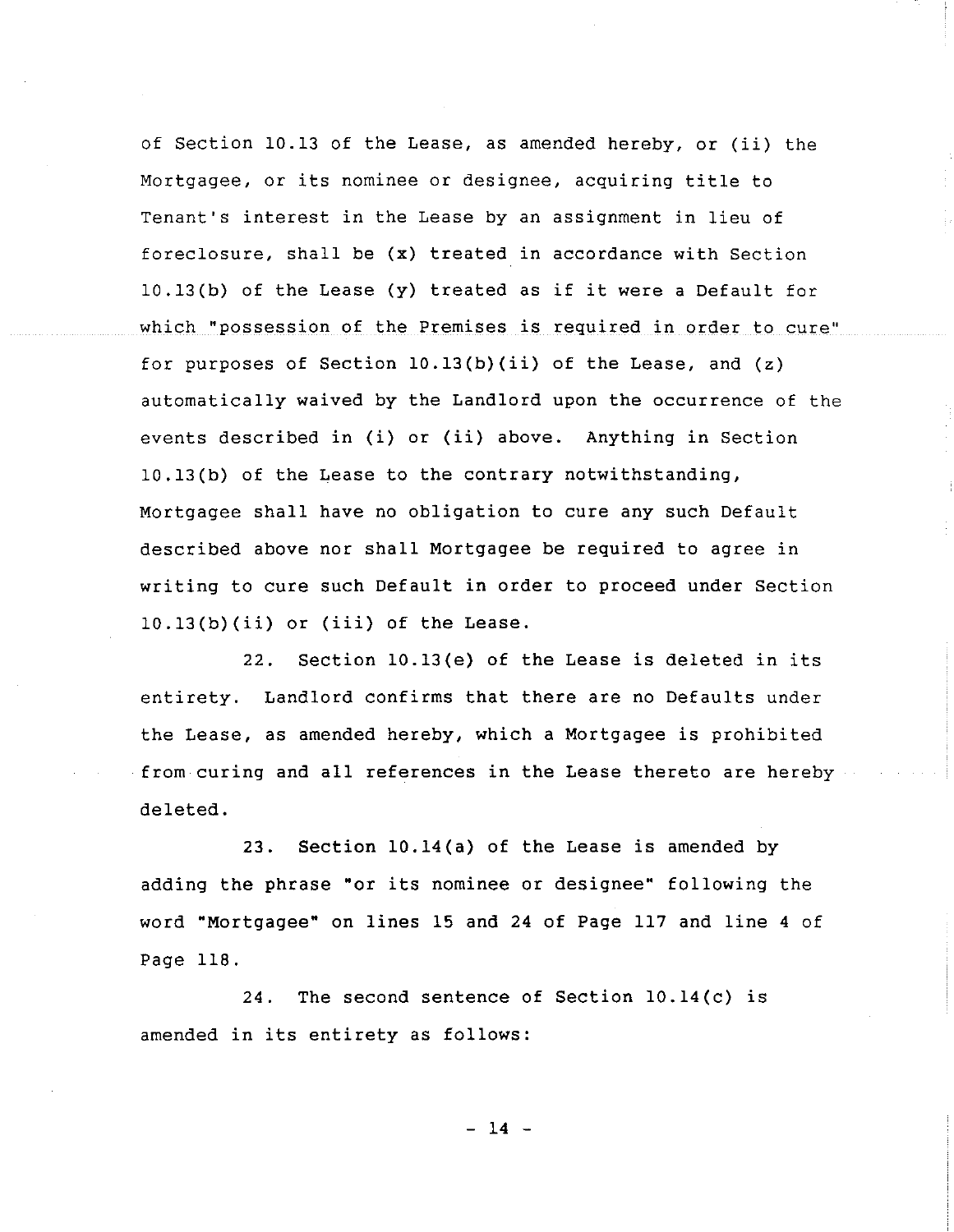Between the date of termination of this Lease and the earlier of (i) the date of execution and delivery of the new lease and (ii) the date Mortgagee's option to request a new lease pursuant to this section 10.14 expires if Mortgagee does not exercise such option, Landlord shall not enter into any new Subleases, cancel or modify any then existing Subleases or accept any cancellation, termination or surrender thereof (unless such termination shall be effected as a matter of law on the termination of this Lease) without the written consent of the Mortgagee.

25. Section 10.14(d) is amended in its entirety to read as follows:

> (d) Anything contained in this Section 10.14 to the contrary notwithstanding, a Mortgagee shall have no obligation to cure (i) any Default of Tenant under this Lease occurring pursuant to Section 24.01(e), (f), (g), (h), (i) or (i) of this Lease or occurring pursuant to Section 24.01(k) of this Lease by reason of a levy under execution or attachment being made against Tenant or (ii) any other Default by Tenant under any provision of the Lease, as amended hereby, which is not susceptible of being cured.

26. Any assignment of Subleases and/or the rents **thereunder, (i.e. an assignment of rents and leases) given to a** Mortgagee and/or any security interest in Equipment given to a Mortgagee shall, for all purposes of the Lease (including, without limitation, Sections 10.01(d), 10.07 and 16.01), as amended hereby, be deemed to be "collateral to" a Mortgage and made "in connection with" a Mortgage notwithstanding that such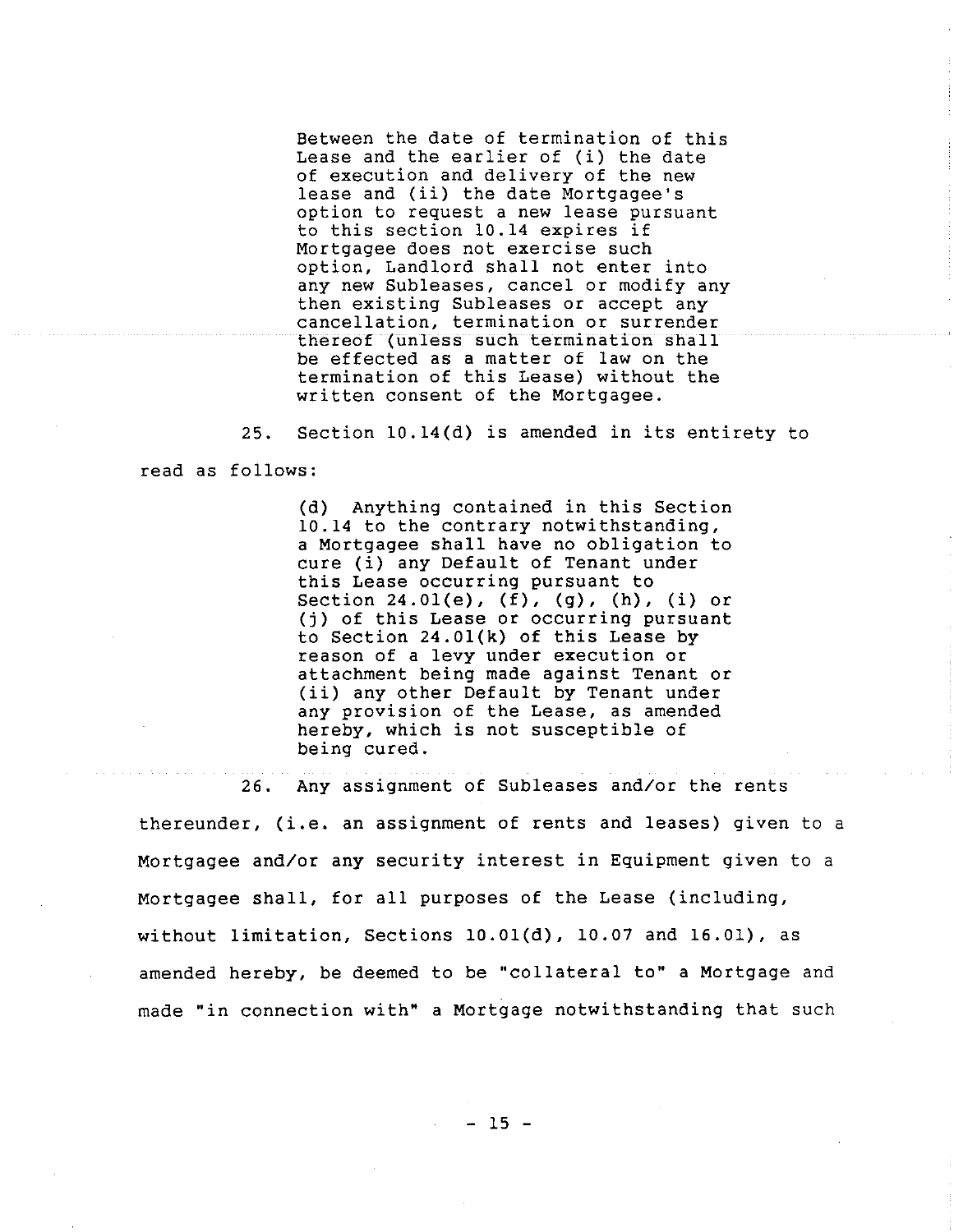assignment or security interest secures an obligation to the Mortgagee which is different from, or in addition to, that secured by the Mortgage held by such Mortgagee.

27. Section ll.04(a) of the Lease is amended by adding after the words "at no cost or expense to Landlord" on the fifth line thereof, the words, °', subject to Section 7.01(c) (as if the following insurance were required under Section 7.01)."

28. Section ll.05(a) of the Lease is amended by substituting for the first complete sentence on page 136 of the Lease (i.e. the sentence which begins on the fourth line of such page) the following:

> From and after Substantial Completion of the Buildings, Tenant shall, subject to Unavoidable Delays, use due diligence to obtain a permanent Certificate of Occupancy for the whole of the Buildings, and when obtained, shall deliver a copy thereof to Landlord. From and after Substantial Completion of the Buildings until a permanent Certificate of Occupancy has been obtained for the whole of the Buildings, Tenant shall at all times keep in force the temporary Certificate(s) of Occupancy for the whole of the Buildings then required by law, as the same may be extended from time to time.

A failure by Tenant to comply with the above provisions of Section ll.05(a) of the Lease shall not in and of itself constitute an Event of Default under the Lease, as amended hereby, but shall constitute a Default which with the notice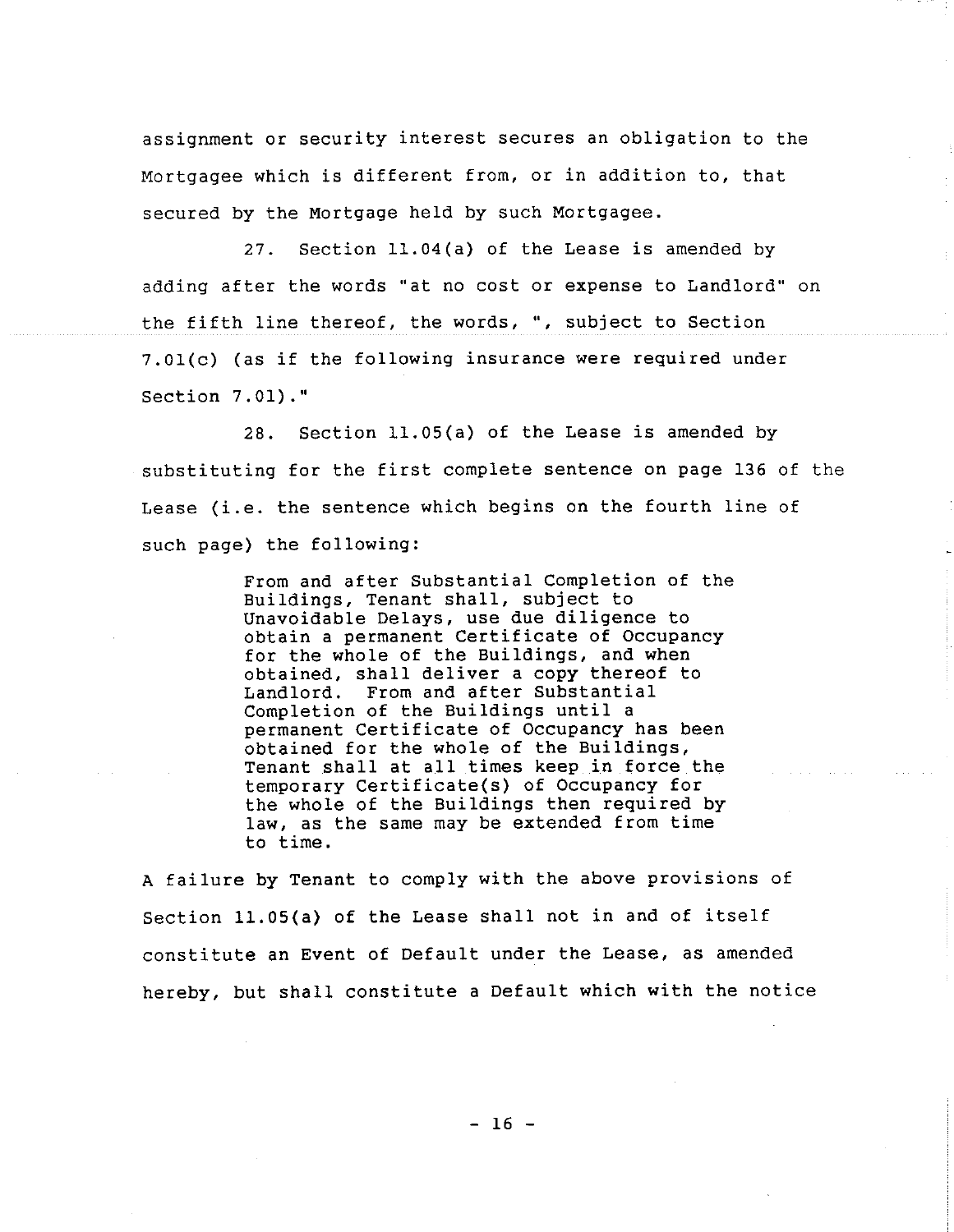and the passage of the grace period provided for in Section 24.01(c) of the Lease shall constitute an Event of Default under the Lease.

29. Section 13.01(d) of the Lease is amended by adding on the third line thereof after the word "insurers" the words "or if such policy or abstracts are not then available to Tenant, a certificate or other evidence reasonably satisfactory to Landlord of the existence of any such policies to be followed by delivery of such policies or abstracts promptly after they are available, in any case."

30. Section 21.01 of the Lease is amended by adding at the end thereof the following:

> In addition to the foregoing, if Tenant shall have failed to deliver to Landlord a certificate or other evidence reasonably satisfactory to Landlord of the existence of any new or renewal insurance policy required under Section 7.01 of this Lease on or prior to the date the same is required to be delivered to Landlord pursuant to Section 7.02(c) of this Lease, and if thereafter Tenant shall have failed to deliver such certificate or other evidence within three (3) Business Days after notice from Landlord of such failure, then Landlord, without waiving or releasing Tenant from any obligation of Tenant contained in this Lease, may (but shall be under no obligation to) obtain the insurance for which such certificate or other evidence has not been delivered to Landlord as aforesaid. If Tenant is disputing with Landlord in accordance with Articles 7 and 36 of the Lease whether any amount or type of insurance required under the Lease should be deemed unobtainable, then pending the resolution of the dispute by arbitration or agreement of the parties Landlord may

> > $-17 -$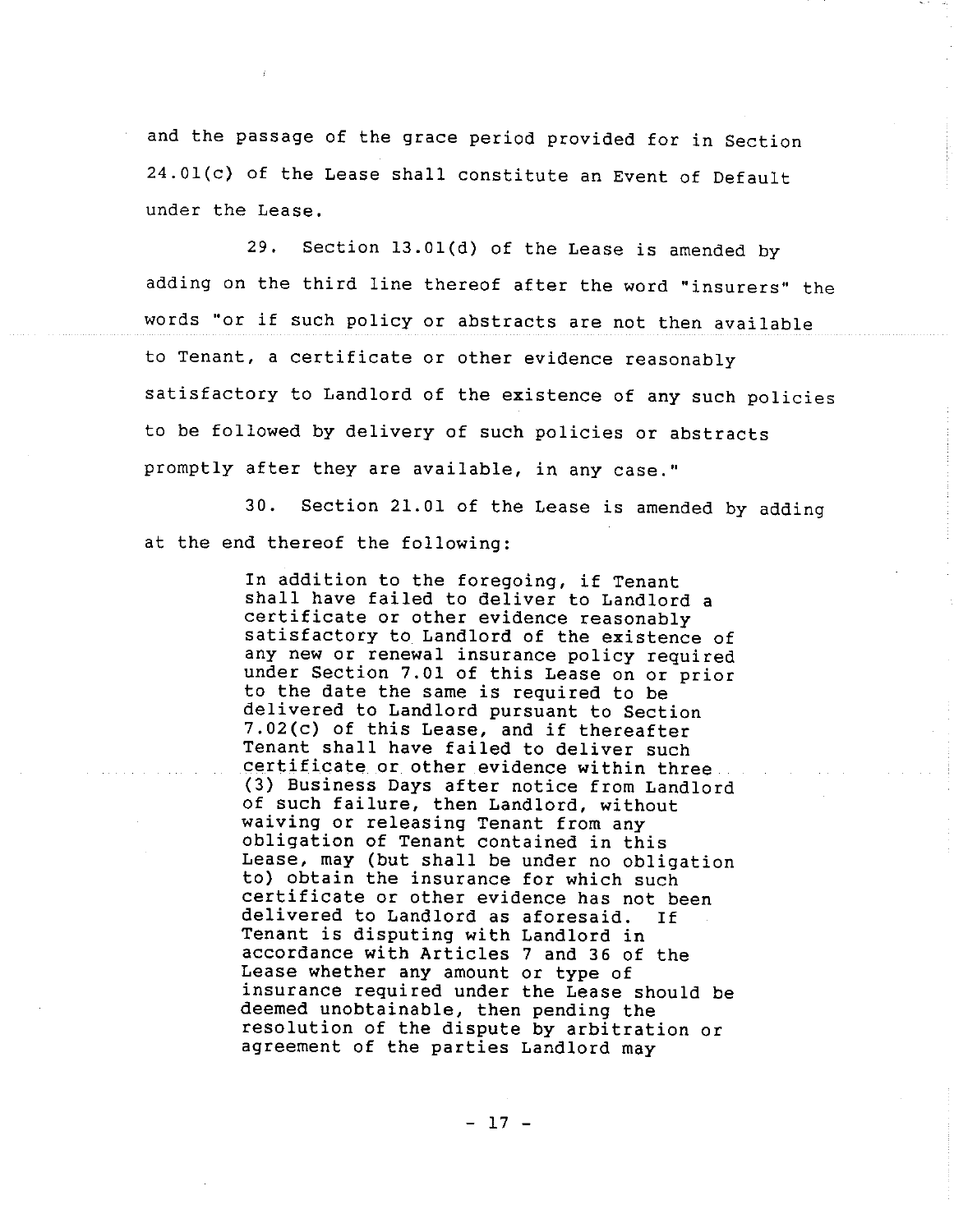exercise its rights under the preceding sentence with respect to such disputed insurance, but Landlord shall not be entitled to any payment under Section 21.02 hereof with respect thereto, until and then only to the extent that it is resolved that such disputed insurance should be deemed "obtainable".

31. Sections  $24.01(e)$ ,  $(f)$ ,  $(g)$  and  $(h)$  of the Lease are amended to delete therefrom all references to the "Guarantor" or the "Guaranty."

32. Sections 24.01(1) and (m) of the Lease are deleted in their entirety.

33. As used in Sections 24.01(g) and (h) of the Lease, as amended hereby, the words "liquidation" and "dissolution" shall refer only to a liquidation or dissolution which occurs as a result of or in connection with the bankruptcy or insolvency of Tenant.

34. The addresses set forth in Section 25.01 of the Lease to which notices to Tenant and Landlord are to be delivered are modified as follows: all notices to be sent to Tenant shall be addressed to Tenant c/o Olympia & York Companies (U.S.A.) at 237 Park Avenue, New York, New York 10017, Attn: Executive Vice President, O&Y (U.S.) Development General Partner Corp. with copies as provided in Section 25.01(a) of the Lease and with an additional copy to Olympia & York Companies (U.S.A.), 237 Park Avenue, New York, New York 10017, Attn: Managing Attorney; all notices to be sent to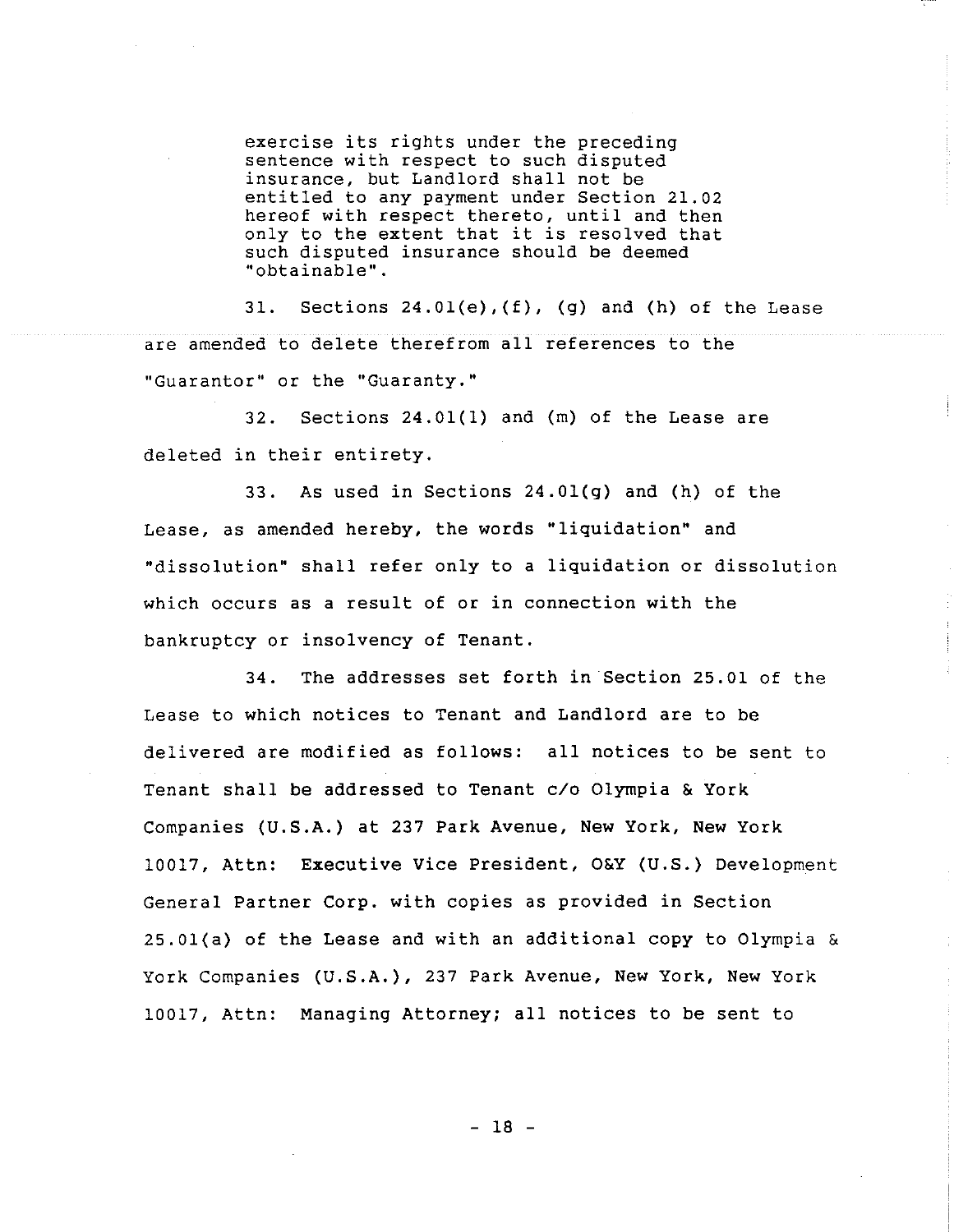Landlord shall be addressed to Landlord at One World Financial Center, New York, New York 10281, Attn: President, with a copy thereof to Spengler Carlson Gubar Brodsky & Frischling, 280 Park Avenue, New York, New York 10017 Attn: Fredric L. Altschuler, Esq. and with an additional copy to Battery Park City Authority, One World Financial Center, New York, New York 10281 Attn: General Counsel.

35. Section 27.02 of the Lease is amended by deleting the words "the Civic Facilities Construction Agreement, the Civic Facilities Maintenance Agreement" in clause (ii) on the fifth, sixth and seventh lines of page 238, by deleting the word "either" on the sixteenth line of page 239 and by replacing the word "or" on the seventeenth line of page 239 with the word "and."

36. Section 29.02 of the Lease is amended by adding on the 25th line on page 248 after the word "Buildings" the words "and (c) it will not amend or permit to be amended any of the agreements or documents referred to in this Section 29.02 (notwithstanding anything to the contrary contained in Section 27.03) to permit Landlord to mortgage all or part of its interest in the Premises."

37. Article 36 shall be amended to add the following sentence after the words "such arbitrator" at line 14, p.258:

> If Tenant shall be the party who fails and neglects to appoint an arbitrator as is his right, then Landlord shall promptly thereafter notify any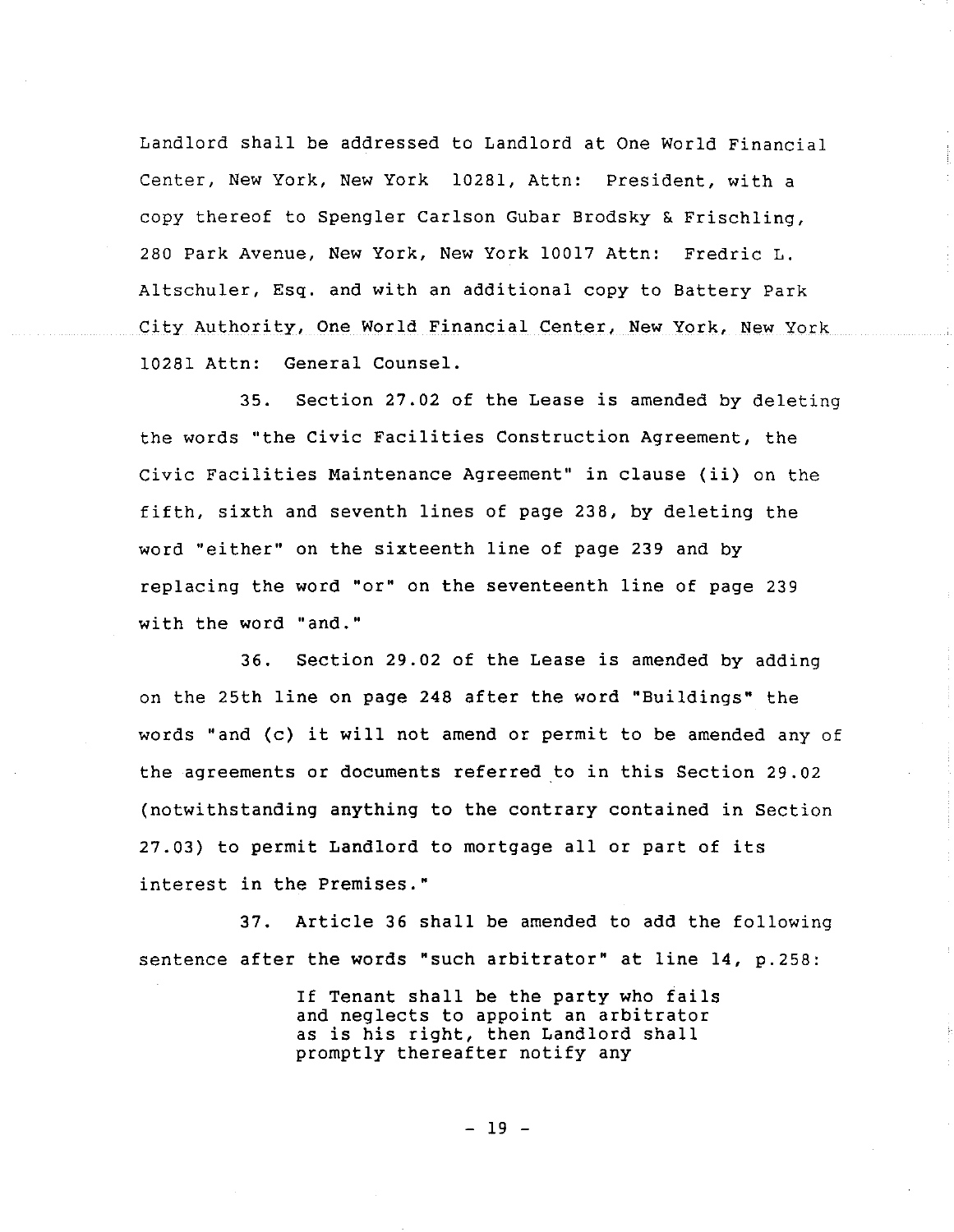Mortgagee who has given Landlord a notice as provided in Section 10.12(a) of such failure, and the Mortgagee entitled to the rights afforded under Section 10.14(e), upon such notice from Landlord, shall have the right within five (5) days thereafter to appoint an arbitrator in Tenant's place pursuant to this Article 36 and Landlord shall have no right to apply to any court of competent jurisdiction to appoint any such arbitrator for Tenant unless such five (5) day period shall expire and Mortgagee shall not have appointed such arbitrator.

38. All capitalized terms used in this Amendment which are not otherwise defined herein shall have the meanings ascribed to them in the Lease.

39. The Lease, as amended by this Amendment (a) is hereby ratified and confirmed, and (b) shall remain in full force and effect in accordance with and subject to the terms, covenants and provisions thereof. All provisions of this Amendment or any prior amendment to the Severance Lease which refer to the "Lease, as amended hereby" shall be deemed to refer to the Lease, as amended by this Amendment and as hereafter amended from time to time. Without limiting the foregoing, nothing herein shall be deemed to limit any of the rights granted to the "Collateral Agent" under the July 12, 1985 Agreement.

40. A memorandum of this Amendment in form for recording shall be executed and filed at the request of any party hereto at Tenant's expense.

 $-20 -$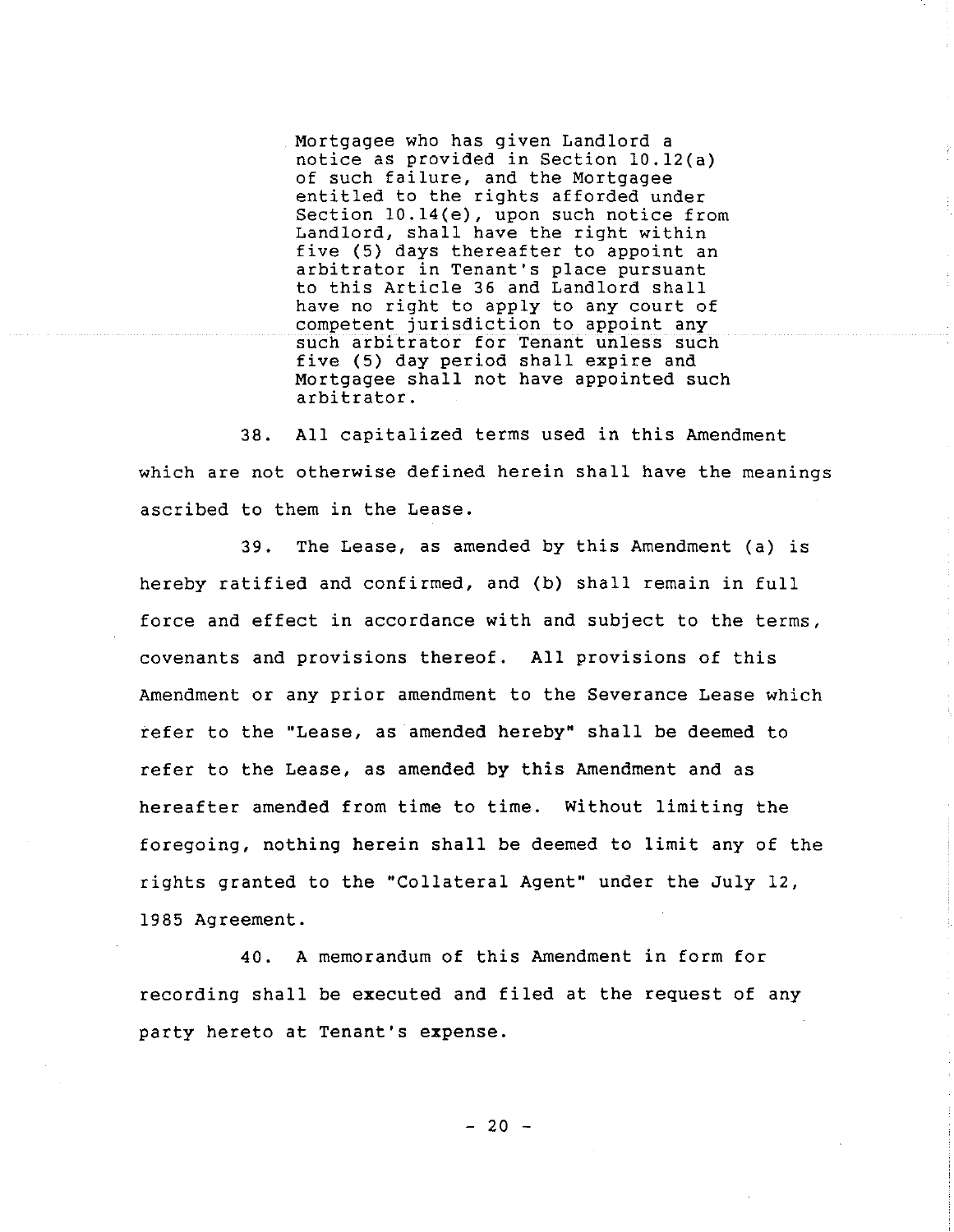IN WITNESS WHEREOF, Landlord and Tenant have executed

this Agreement as of the day and year first above written.

 $\sigma$ lty authority **BATTER** ARK By:  $\frac{H}{G}$  For  $\frac{H}{G}$ 

OLYMPIA & YORK TOWER B COMPANY

By: O&Y Tower B Holding Company I

O&Y (U.S.) Development By: Generál Partner/Corp. By

The undersigned hereby consents to the execution of the within instrument:

Merrill Lynch/WFC/L, Inc.

By: Authorized Signatory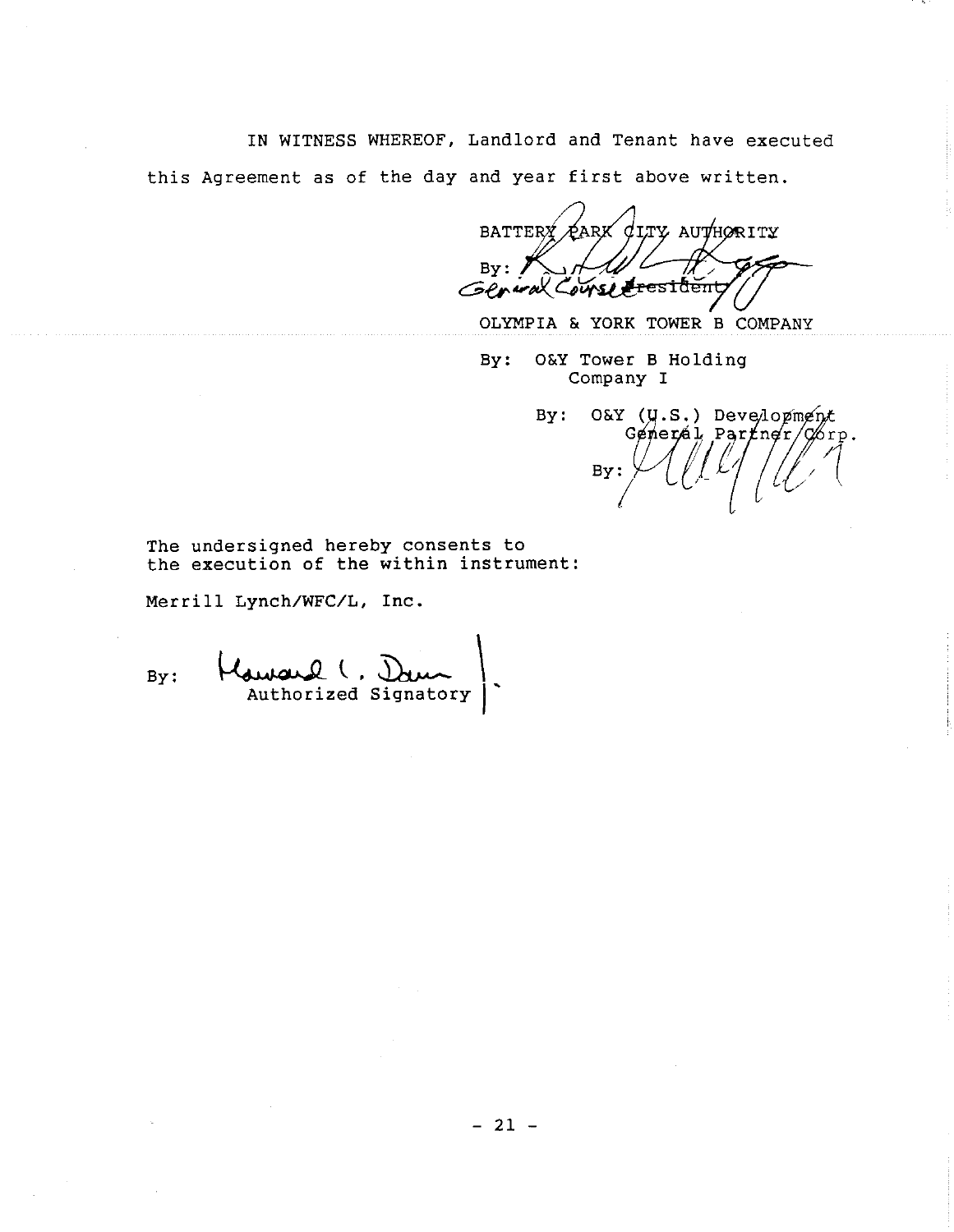STATE OF NEW YORK ) SS.: COUNTY OF NEW YORK )

On this  $/4/4$  day of  $/4/4/4$  1988, before me came RICHARD L. HIGGINS to me known, who, being by me duly sworn, did depose and say that he<sub> $\theta$ </sub> has an address at  $350$  (1)/03  $A$ +  $\neg$   $\nu$ that he is the  $\beta$  must be extracted to BATTERY PARK CITY AUTHORITY the public benefit corporation described in and which executed the foregoing instrument; and that he signed his name thereto by order of the members of Said corporation,

Cecha marson

CECILIA MADDEN CECILIA MADDEN<br>Notary Public, State of New York No. 304698371 No. 304698371<br>Qualified in Nassau County<br>Cort. Filed in New York County<br>Cort. Filed in Naviga March 30, 198 Cort. Filed in New York County<br>Commission Expires March 30, 198

STATE OF NEW YORK COUNTY OF NEW YORK )

) ss.:

On this  $2\frac{H_1}{H_2}$  day of  $\frac{H_2}{H_1}$  1988, before me personally came *Herald Killer* to me known, who, being by me duly sworn, did depose and say that he has an address at  $82$  Hillton  $\Delta_1$ , Chapacaus,  $44/10514$  that he is the Elec. Vice Prailem/of O&Y (U.S.) Development General Partner Corp., the corporation described in the foregoing instrument and which executed the same as general partner of O&Y Tower B Holding Company I, a New York partnership, in its capacity as partner of OLYMPIA & YORK TOWER B COMPANY, a New York partnership; and that he signed his name thereto by order of the board of directors of said corporation.

ann Rieck Notary Public

ANN RIECK Notary Public, State of New York Qualified in New York County, December 31, 1989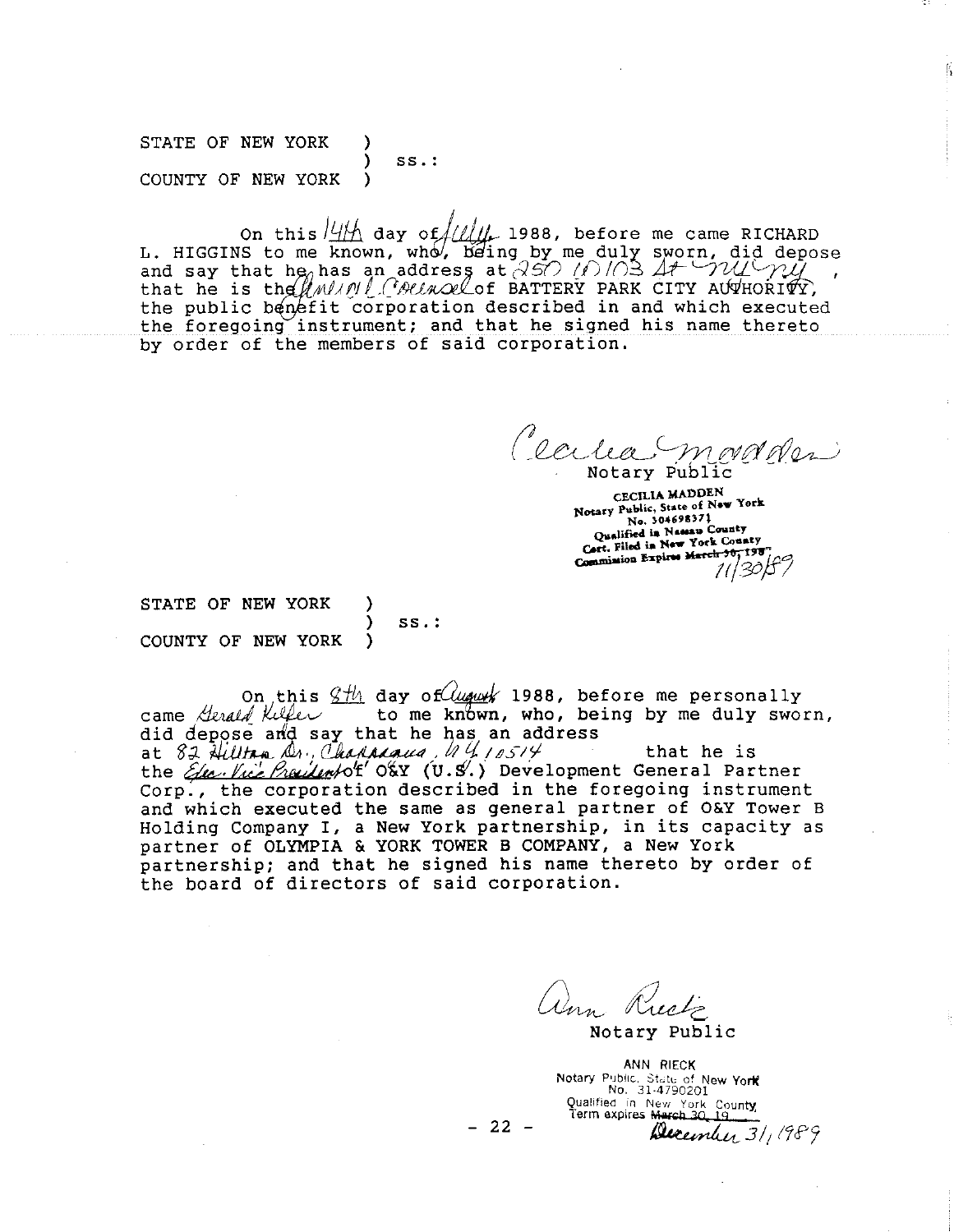## EXHIBIT A

Street lines noted in the descriptions of Parcel B, Easement<br>no. 3 and fasement no. 9 are in accordance with Map. No. ACC. 30071 adopted by the New York City Board of Estimate on Novemher 13, 1981. Street lines noted in the descriptions of Easement no. i6, part of Vesey Street and part of North Knd Avenue are in accordance with map being prepared by New York City, said map has not been adopted by the Board of Estimate as yet.

Elevations refer to datum used by the Topographical Bureau, Borough of Manhattan which is 2.75 **feet above** datum used by ~he United States Coast and Geodetic survey, **mean sea** level, Sandy Hook, New Jersey.

**Bearings noted herein are in the system used on the Borough** Survey, President's office, Manhattan.

**The following terms shall have the following meanings. "Ease**ment and Restrictive Covenant Agreement" shall mean the Easement and Restrictive Covenant Agreement, dated as of June ( 1983, and recorded in the Office of the Register of the City **of New York, County Of New York, on June 20, 1983, in Reel 696, at Page 521. "Easement Plan" shall mean the survey labelled LB-aS-BXI, prepared by Benjamin D. Goldberg, Licensed** Land Surveyor, State of New York, Earl B. Lovell - S. P. **Belcher, Inc., dated December 13, 1982 and last amended June 13, 1983, which survey has been initialled by Landlord and Tenant. "Parcel Lines £asement Plan" shall mean the survey** labelled LB-45-BZ, prepared by Benjamin D. Goldberg, Licensed Land Surveyor, State of New York, Earl B. Lovell - S. P. Belcher, Inc., dated February 23, 1983 and last amended June 13, 1983, which survey has been initialled by Landlord and **Tenant.**

The **folloving two descriptions are based** upon the information shown on the Easement Plan.

**Parcel**

All that certain plot, piece or parcel of land situate, lying and being in the City, County and State of New York, described as follows:

**B{GIN~IWG at :he intersection oI the northerly line of Liberty** Street with the westerly line of Marginal Street, Wharf or Place and The United States Bulkhead Line approved by The Sec**retary of War, July 31, age1:**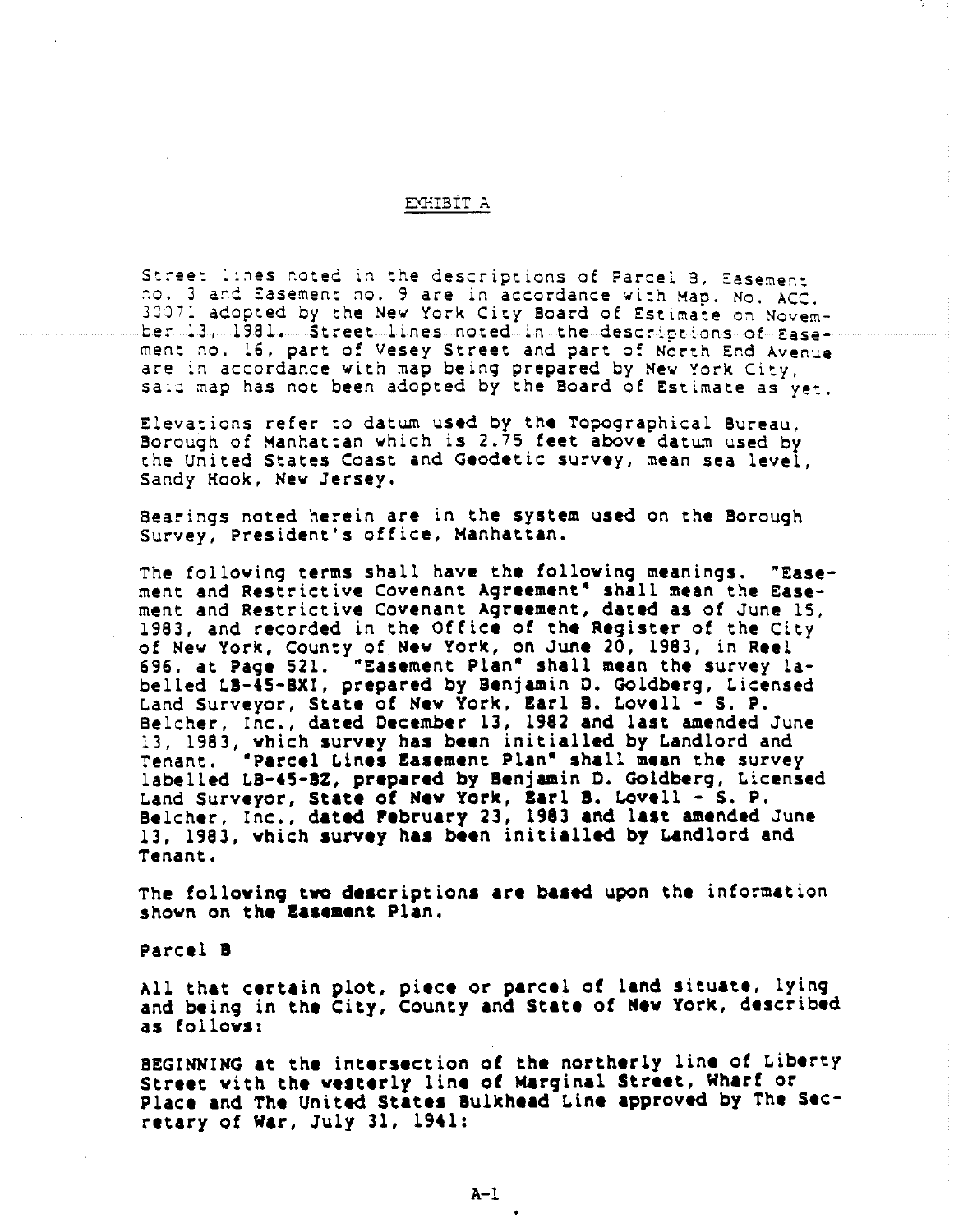|     |  | Liberty Street, 216.96 feet:   | 1. Running thence due west, along the northerly line of                                                                                                                     |  |
|-----|--|--------------------------------|-----------------------------------------------------------------------------------------------------------------------------------------------------------------------------|--|
| 2.1 |  |                                | thence north 12°-28'-31" west, 132.47 feet;                                                                                                                                 |  |
| 3.  |  |                                | thence south 73°-04'-45" west, 86.27 feet;                                                                                                                                  |  |
| 4.1 |  |                                | thence north 16°-55'-15" west, 38.01 feet;                                                                                                                                  |  |
| 5.  |  |                                | thence south 77°-31'-29" west, 86.50 feet:                                                                                                                                  |  |
| б.  |  |                                | thence north 12°-28'-31" west, 108.28 feet;                                                                                                                                 |  |
| 7.  |  | thence due west, 72.58 feet;   |                                                                                                                                                                             |  |
| 8.  |  | thence due north, 343.47 feet; |                                                                                                                                                                             |  |
| 9.  |  |                                | thence north $46^{\circ} - 25' - 25''$ east, 17.88 feet;                                                                                                                    |  |
| 10. |  | thence due south, 32.33 feet;  |                                                                                                                                                                             |  |
| 11. |  | thence due east, 20.92 feet;   |                                                                                                                                                                             |  |
| 12. |  | thence due north, 22.00 feet;  |                                                                                                                                                                             |  |
| 13. |  | thence due east, 81.16 feet;   |                                                                                                                                                                             |  |
| 14. |  | thence due south, 10.00 feet;  |                                                                                                                                                                             |  |
| 15. |  | thence due east, 45.00 feet;   |                                                                                                                                                                             |  |
| 16. |  | thence due south, 10.00 feet;  |                                                                                                                                                                             |  |
| 17. |  |                                | thence due east, 21.42 feet to a point of curvature;                                                                                                                        |  |
| 18. |  |                                | thence southeasterly, curving to the right, on the<br>arc of a circle having a radius of 56.08 feet and a central angle of $77^{\circ}-08^{\circ}-34^{\circ}$ , 75.51 feet; |  |
|     |  |                                | 19. thence north 77°-08'-34" east, 22.36 feet;                                                                                                                              |  |
|     |  |                                | 20. thence north $12^{\circ} - 28^{\circ} - 31^{\circ}$ west, 51.54 feet;                                                                                                   |  |
|     |  |                                | 21. thence north $77^{\circ}-31'$ -29" east, 92.15 feet;                                                                                                                    |  |
|     |  |                                | The following 7 courses run along the aforesaid westerly line                                                                                                               |  |
|     |  |                                | of Marginal Street, Wharf or Place and The United States Bulk-<br>head Line approved by The Secretary of War, July 31, 1941:                                                |  |
|     |  |                                | 22. thence south 18°-59'-34" east, 17.94 feet;                                                                                                                              |  |
|     |  |                                | 23. thence south 19°-12'-20" east, 63.63 feet;                                                                                                                              |  |

 $\hat{\mathcal{L}}$ 

 $\bar{z}$ 

A-2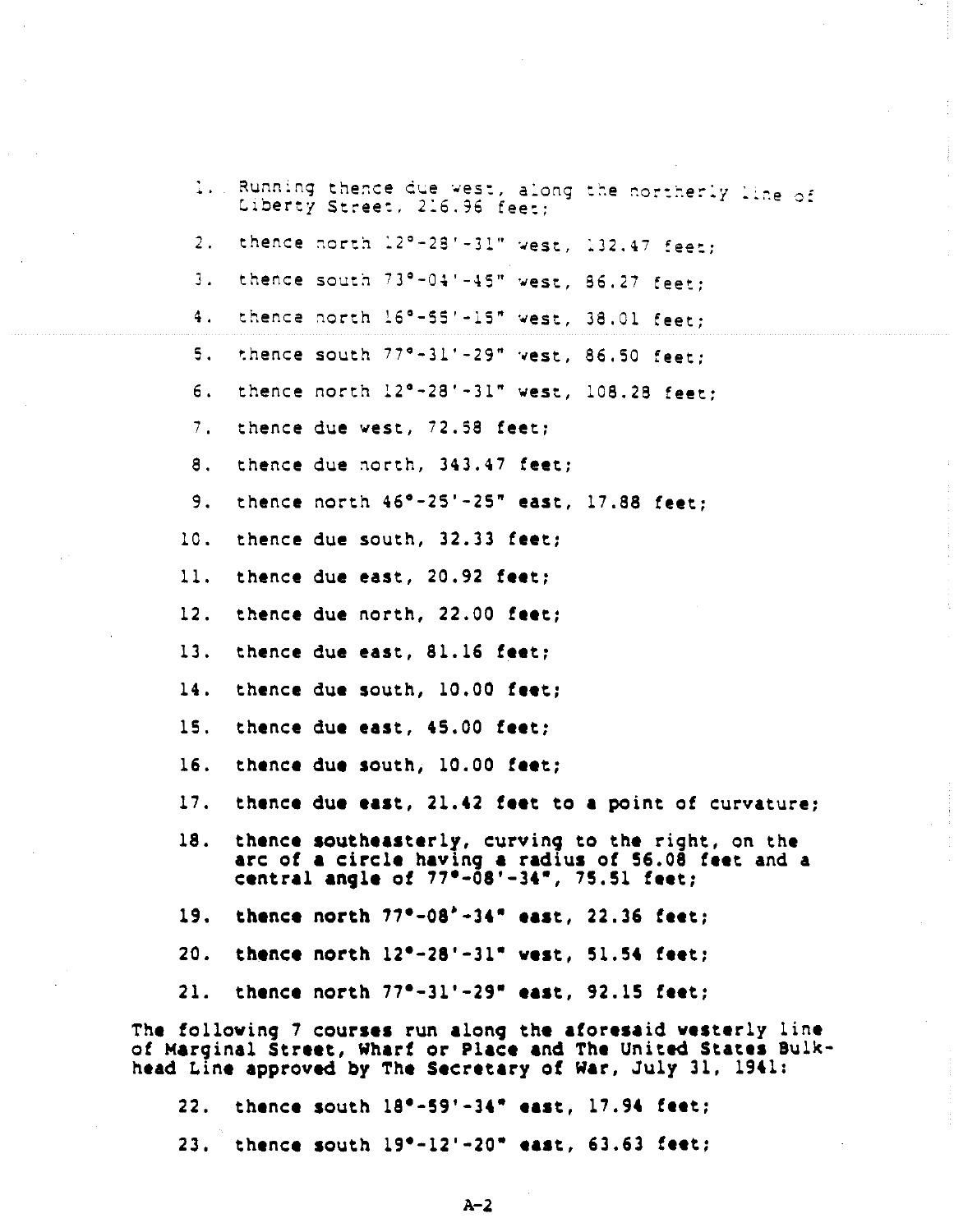24. thence south 18°-36'-20" east, 75.17 feet;

- thence south 16°-42'-43" east, 86.89 feet;  $25.$
- thence south  $16^{\circ}-49^{\prime}-40^{\circ}$  east,  $196.84$  feet;  $25.$
- :hence south 18~-52'-39" east, 93.66 feet;  $27.$
- thence south 16°-57'-30" east, 78.55 feet to the 28.

Together with the following exclusive easement, on the terms and suDject to the conditions set forth with respect thereto in the Easement and Restrictive Covenant Agreement.

### **EASEMENT NO. 3 L:BERTY STREET BRIDGE**

All that portion of the parcel below described lying between a lower horizontal plane drawn at elevation 26.6 feet and an upper horizontal plane drawn at elevation 61.6 feet bounded and described as follows:

BEGINNING at a point in the northerly line of Liberty Street, distant 87.Ii feet westerly from the intersection of the northerly line of Liberty Street **with the** westerly line of Marginal Street, Wharf or Place and **The United** States Bulkhead Line approved by The Secretary of War, July 31, 1941:

- 1. Running thence south 3°-59'-16" east, 100.24 feet;
- **2. thence due west, along the southerly line of Liberty Street, ~0.10 feet;**
- 3. thence north 3°-59'-16" west, 100.24 feet:
- 4. thence due east, along the northerly line of Liberty **Street, tO.lO feet to the point or place of BEGIN-**

The following description is based upon the information shown on the Parcel Lines **Easement Plan.** 

**Together with the £olloving exclusive easement, on the terms and subject to the conditions set forth vith respect thereto** in **Section 41.07 of the Severance Lease.**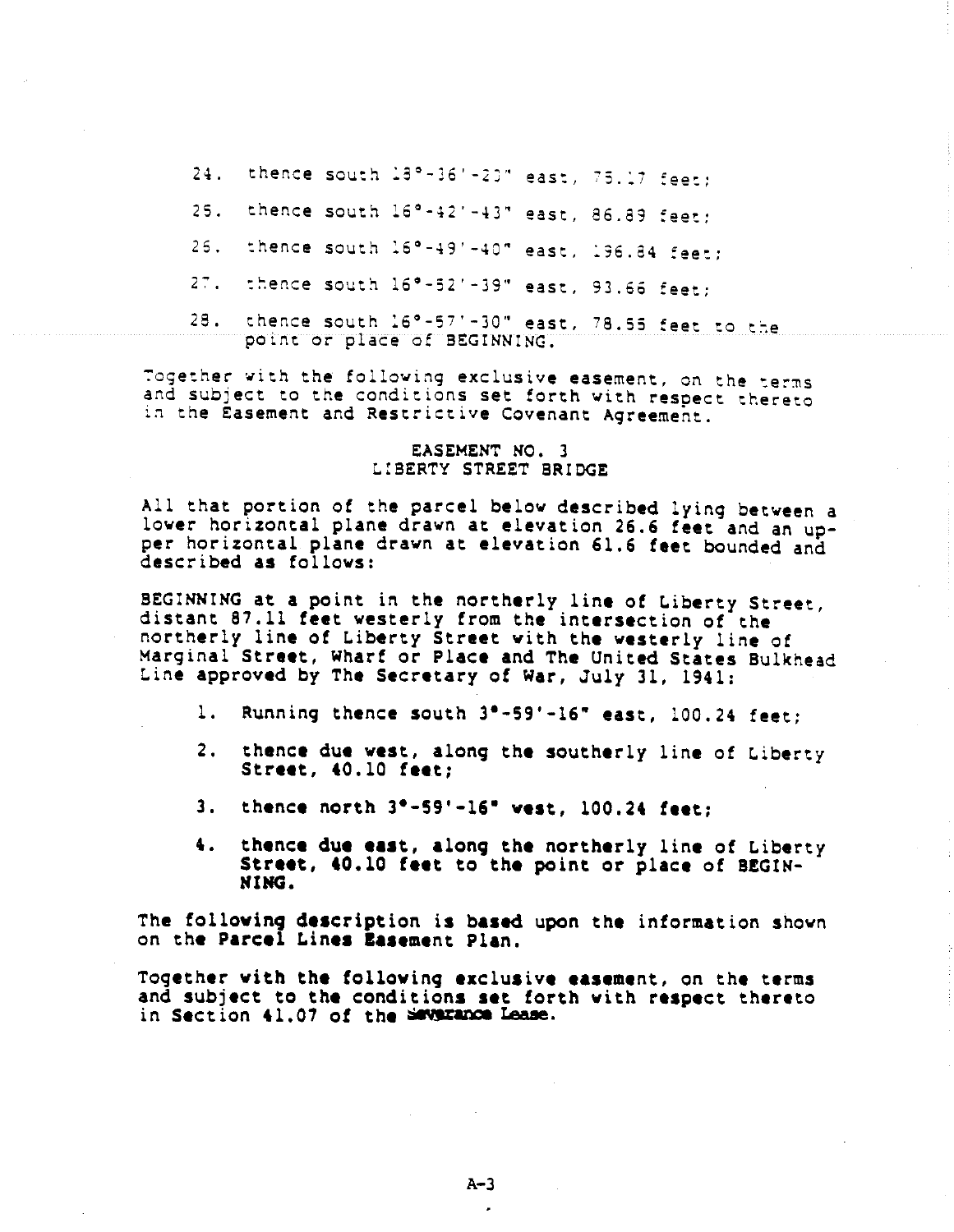## EASEMENT NO. 16 WINTER GARDEN MECHANICAL PENTHOUSE AREA - BUILDING "C"

All that portion of the parcel below described lying between a<br>lower horizontal plane drawn at elevation 66.75 feet and an upper horizontal plane drawn at elevation 83.75 feet bounded and described as follows:

BEGINNING at a point 133.09 feet, as measured along the southerly line of Vesey Street, west of the intersection of the The Vesterly line of Marginal Street, Wharf or Place and The United States Bulkhead Line approved by The Secretary of War, July 31, 1941, with the southerly line of Vesey Street and 276.45 feet, as measured along a line bearing due south, south of the southerly line of vesey Street;

**i. Running thence due west, 80.58 feet;**

- **2. thence due north, 9.92 feet;**
- **3. thence due east, 85.50 feet;**
- thence due south, 10.00 feet;  $4.1$
- $5.$ **thence due east, 45.00 feet;**
- 6. thence due south, 10.00 feet;
- **7. thence due east, 45.00 feet;**
- 8. thence due south, 13.20 feet;
- . thence southeasterly, curving to the right on the arc **of a circle vhoae radial line bears south ~eat, having a radius of ~0.00 feet and a central an- ~le o£ 48"-47'-00", SI.09 feet;**
- **10. thence ¯ouch 77°-08'-34" vest, 3.92 feet;**
- 11. **thence northveaterly, curving to the left, on the arc** of a circle whose radial line bears south  $77^{\circ}$ -08'-34" **yea=, having a radius of 55.08 feet and a central an**gle of 77°-08'-34", 75.51 feet to a point of tangen-CY;
- **thence due vest, 21.42 feet;**
- **13. thence due north, 10.00 feet;**
- **thence due vest, 46.00 feet;**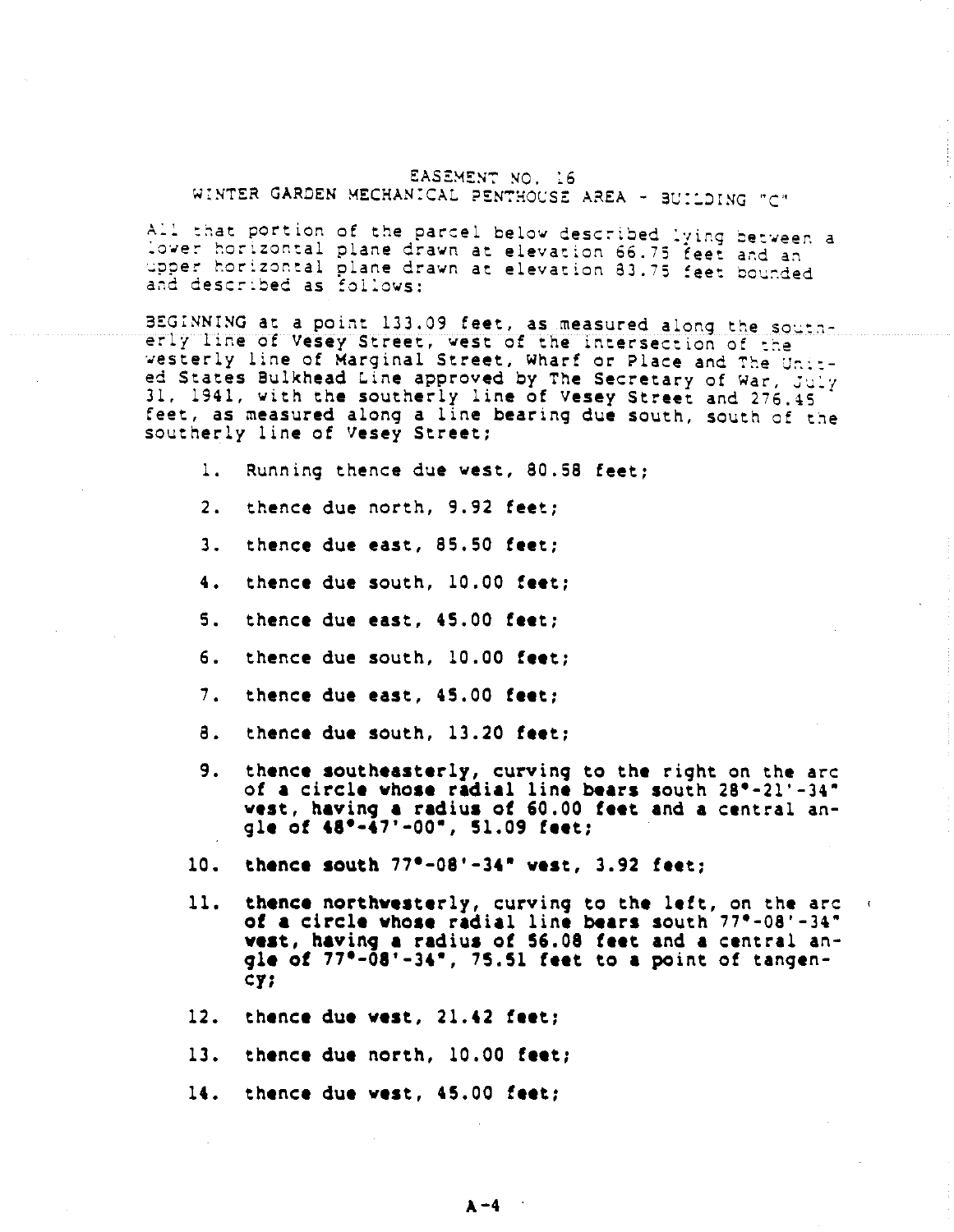15. thence due north, 10.00 feet to the point or place of BEGINNING.

The following seven descriptions are based upon the information shown on the Easement Plan.

Together with the following nonexclusive easements, on the terms and subject to the conditions set forth with respect

### EASEMENT NO. 9 VEHICULAR ACCESS

All that portion of the parcel below described lying between a lower horizontal plane drawn at elevation -50.0 feet and an upper horizontal plane drawn at elevation 29.5 feet bounded and described as follows:

BEGINNING at a point in the northerly line of Liberty Street, distant 216.96 feet westerly from the intersection of the northerly line of Liberty Street with the westerly line of Marginal Street, Wharf or Place and The United States Bulkhead Line approved by The Secretary of War, July 31, 1941;

- Running thence due west, along the northerly line of  $\mathbf{L}$ Liberty Street, 92.18 feet;
- 2. thence north 120-28'-31" west, 10S.56 feet;
- 3. thence north 73"-04'-45" east, 90.27 feet;
- 4. thence south  $12^{\circ}-28^{\circ}-31^{\circ}$  east,  $132.47$  feet to the point or place of BEGINNING.

## **EASEMENT NO. 11** TURNING CIRCLE AREA

All that portion of the parcel below described lying between a lower horizontal plane drawn at elevation -50.0 feet and an upper horizontal plane drawn at elevation 29.5 feet bounded and described as follows:

BEGINNING at a coordinate north 4370.933, west 10580.253;

- **thence north 12"-28'-31" vest, 5S.t8 feet;**
- thence southeasterly, curvinq to the right on the arc of a circle whose radial line bears south 5 vest, having a radius of 63.75 feet and a central an $q$ die of  $51^\circ$ - $35'$ - $11^\circ$ ,  $57.40$  feet to the point or place **o~ BEGINNING.**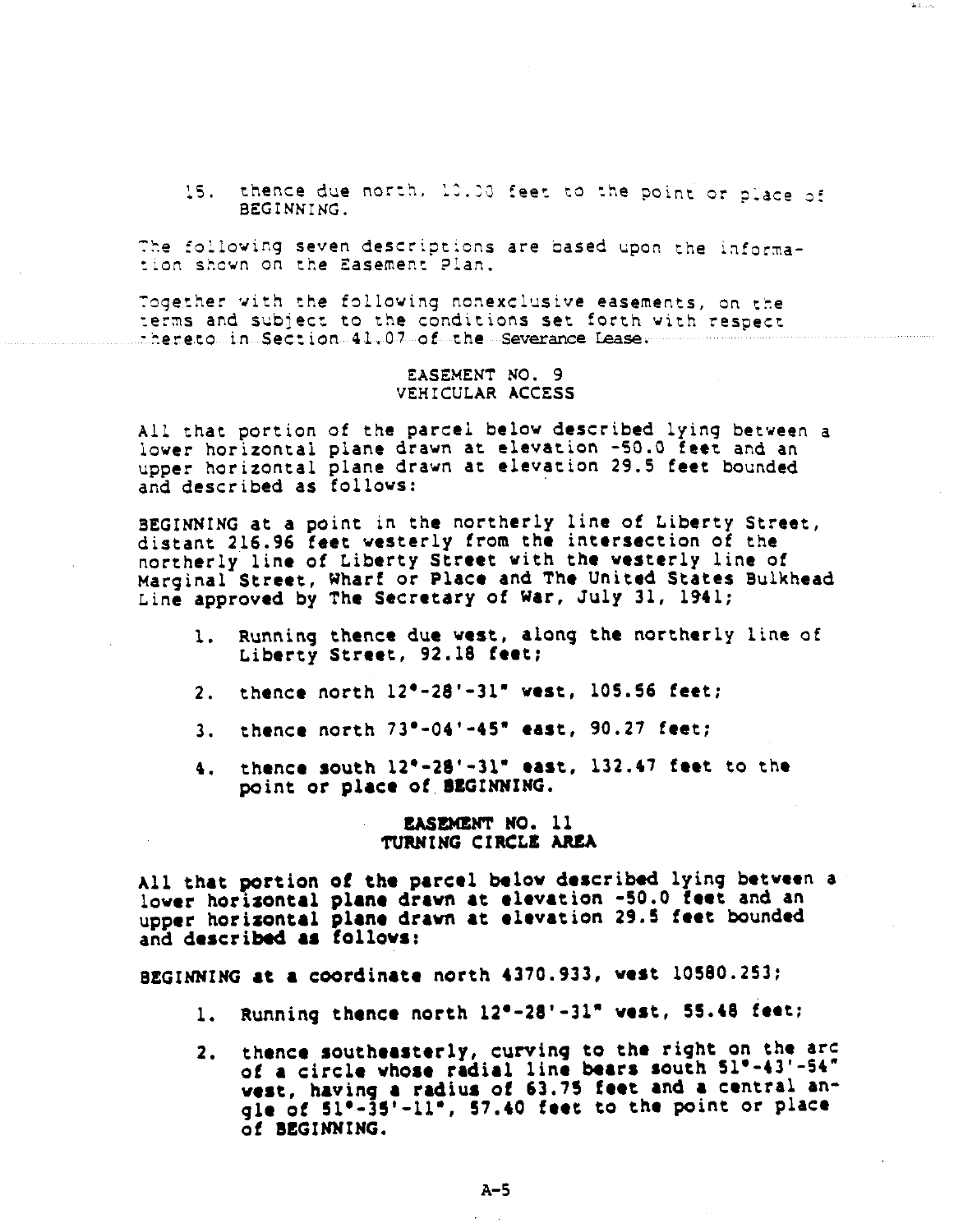# PART OF VESEY STREET

BEGINNING at the intersection of the southerly line of Vesey Street and the westerly line of Marginal Street, Wharf or 14 retary of War, July 31, 1941:

- Running thence north 88°-07'-10" west, along the southerly line of Vesey Street, 693.61 feet;  $1 -$
- 2. thence north i~-52'-50" east, I00.00 feet, to the northerly line of Vesey Street;
- thence south  $88^{\circ}$ -07'-10" east, along the northerly  $3.$ line of Vesey Street, 655.68 feet, to the westerly line of Marginal Street, Wharf or Place and The United States Bulkhead Line approved by The Secretary of War, July 31, 1941;
- thence south 18"-56'-00" east, along the westerly  $4.1$ line of Marginal Street, Wharf or Place and The United States Bulkhead Line approved by The Secretary of war, July 31, 1941, 94.24 feet to an angle point therein;

Ť

5. thence south 18°-34'-07" east, still along the westeriy line of Marginal Street, Wharf or Place and The United States Bulkhead Line approved by The Secretary of War, July 31, 1941,  $12.71$  feet to the point or place of BEGINNING.

### **PART OF NORTH END AVENUE**

BEGINNING at the intersection of the southerly line of Vesey Street and the easterly line of North End Avenue:

- 1. Running thence south 1°-52'-50" west, along the east**erly line of North End Avenue, 355.00 feet, to the ~utherly line of North ~nd Avenue;**
- 2. thence north 88\*-07'-10" vest, along the southerly line of North End Avenue, 100.00 feet, to the westerly line of North End Avenue;
- **thence north I\*-S2'-S0" east, along the westerly line** 3. of North End Avenue, 355.00 feet, to the northerly line of North End Avenue which is coincident with a portion of the southerly line of Vesey Street;
- **4. thence south 88e-07'-!0" east, along the northerly** line of North End Avenue which is coincident with a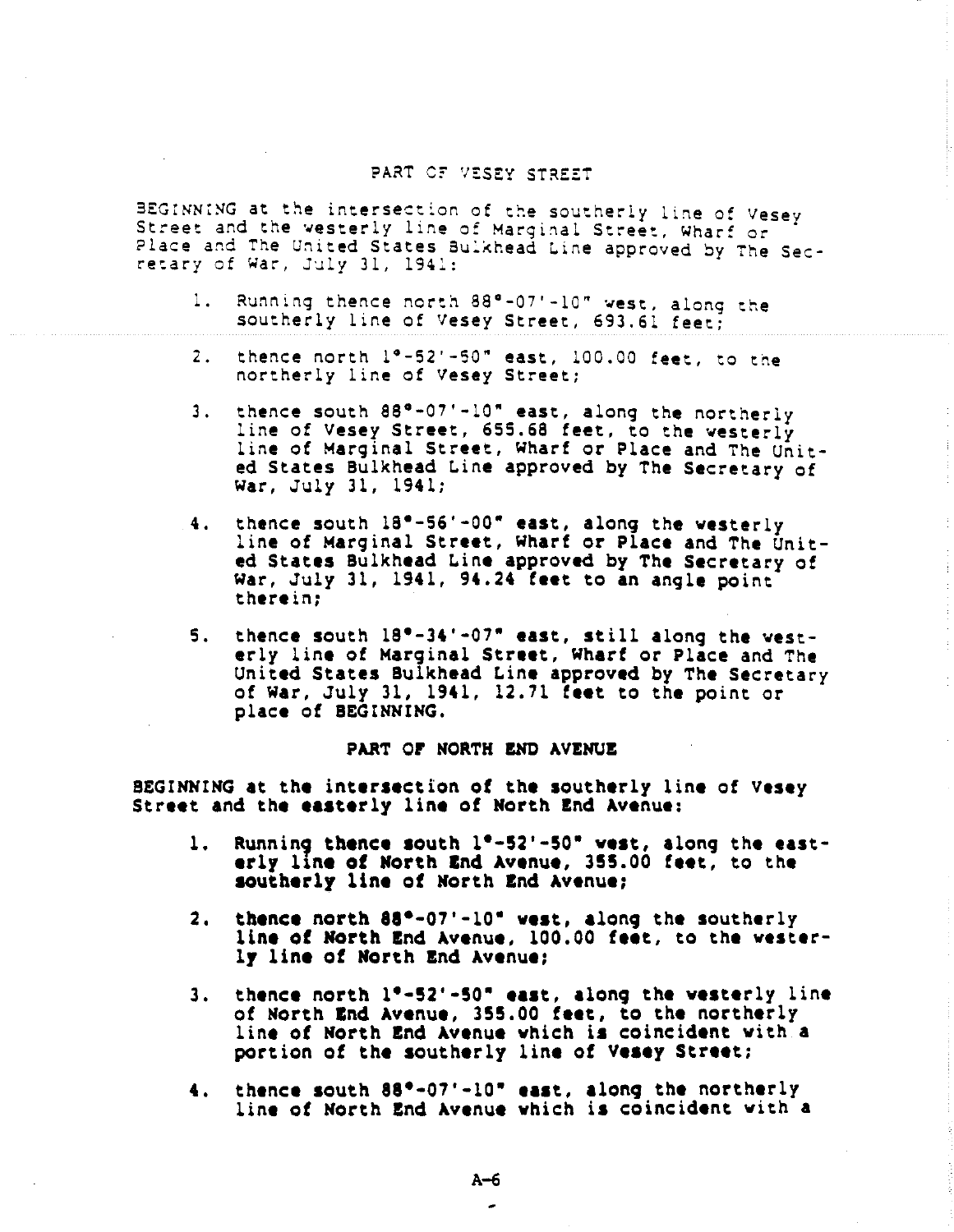portion of the southerly line of Vesey Street, 100,00 feet, to the point or place of BEGINNING.

### PLAZA

Line of Liberty Street is in accordance with Map No. ACC.<br>30071 adopted by the New York City Board of Estimate, November 13, 1981.

Line of North End Avenue is in accordance with map being prepared by New York City, said map has not been adopted by the Board of Estimate as yet.

BEGINNING at a point in the northerly line of Liberty Street distant 216.96 feet westerly from the intersection of the northerly line of Liberty Street with the westerly line of Marginal Street, Wharf or Place and The United States Bulkhead Line approved by The Secretary of war, July 31, 1941:

- 1. Running thence due west, along the northerly line of Liberty Street, 412.64 feet;
- 2. thence north 73°-04'-45" east, 78.82 feet;
- **3. thence north 18"-36'-20" vest, 463.95 feet;**
- thence south 71"-07'-33" vest, 194.68 feet to a point 4. of curvature;
- thence westemly, on a curve to the right having a ra-S. dius Of 1880.08 feet, a central angle Of 3e-01'-26" and a distance of 99.23 feet;
- 6. **thence north 1°-52'-50" east, 143.14 feet;**
- thence south  $88^\circ$ -07'-10" east, along the southerly 7. line of North End Avenue, 100.00 feet;
- 8. thence north 1°-52'-50" east, along the easterly line of North End Avenue, 61.29 feet;
- **9. ~hence due east, 354.87 ~eet;**
- 10. **thence due south, 343.47 feet;**
- 11. thence due east, 72.58 feet;
- **].2**  $time = 20$  **thence** south 12°-28'-31" east, 108.28 feet;
- **13 thence north**  $77^{\circ}-31'$ **-29° east, 86.50 feet;**
- 14. thence south 16°-55'-15" east, 38.01 feet;

 $A-7$ 

 $\bullet$